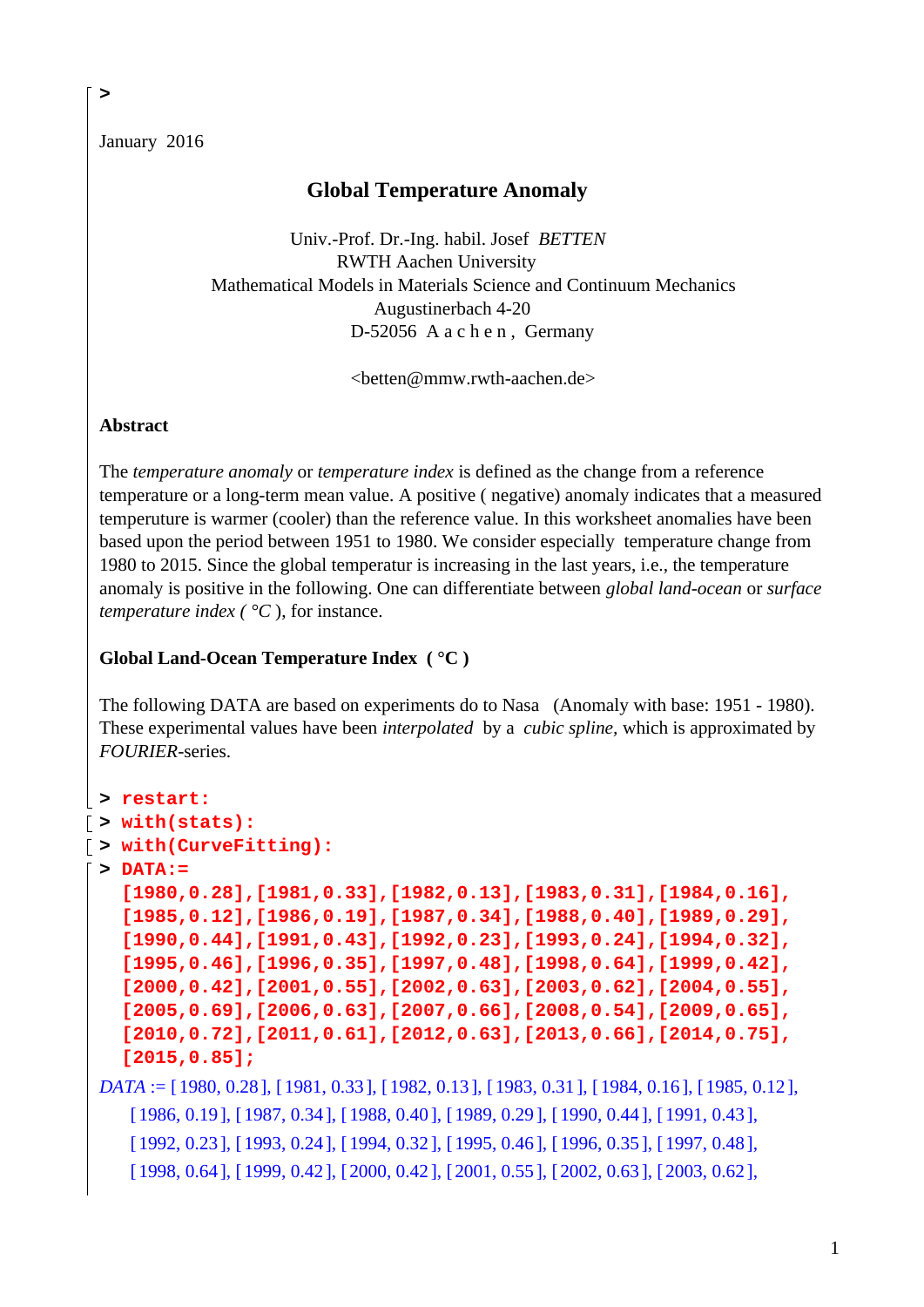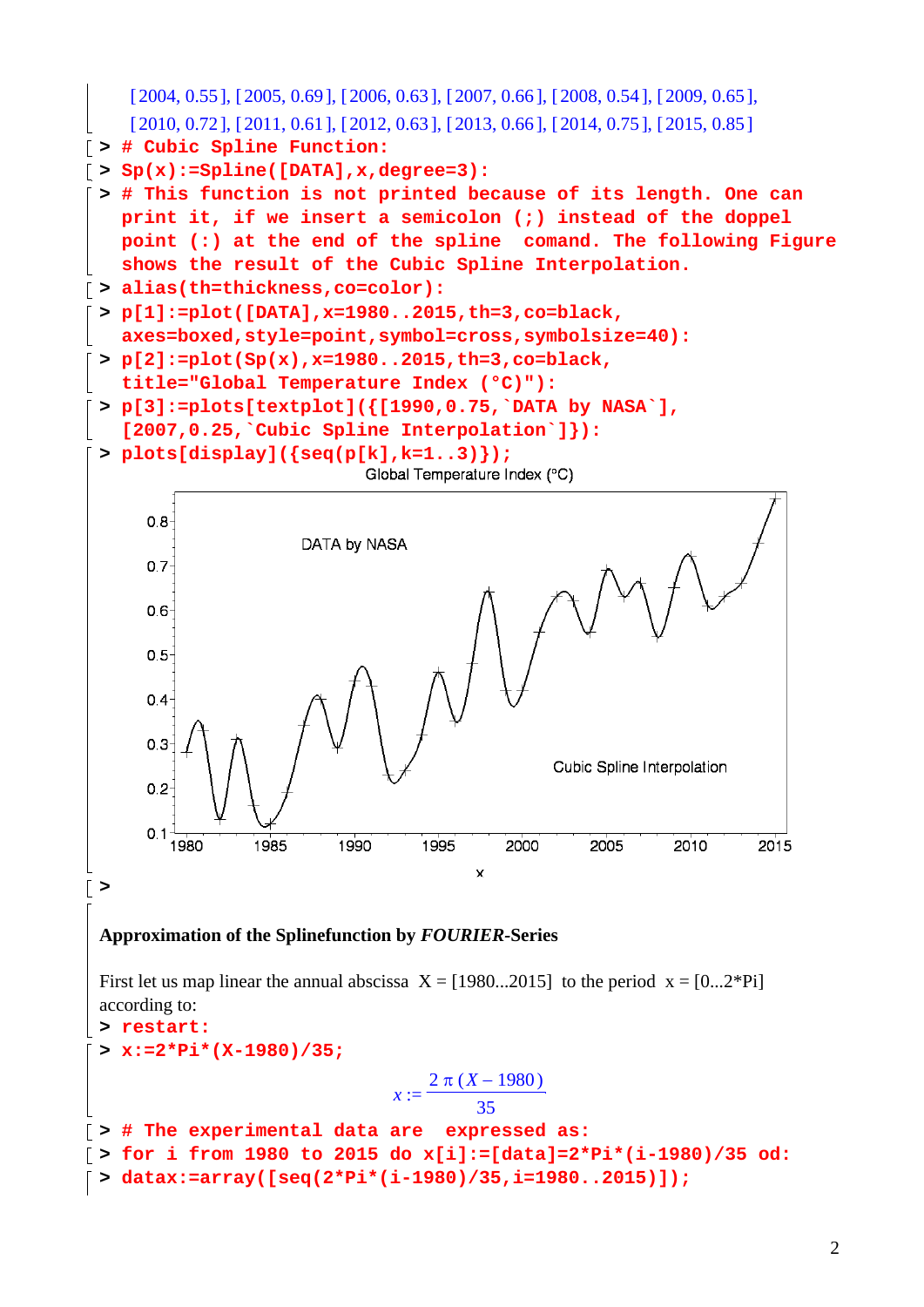| datax := $\left[0, \frac{2\pi}{35}, \frac{4\pi}{35}, \frac{6\pi}{35}, \frac{8\pi}{35}, \frac{2\pi}{7}, \frac{12\pi}{35}, \frac{2\pi}{5}, \frac{16\pi}{35}, \frac{18\pi}{35}, \frac{4\pi}{7}, \frac{22\pi}{35}, \frac{24\pi}{35}, \frac{26\pi}{35}, \frac{4\pi}{5}, \frac{27\pi}{35}, \frac{28\pi}{35}, \frac{29\pi}{35}, \frac{21\pi}{35}, \frac{22\pi}{35}, \frac{23\pi}{3$ |
|------------------------------------------------------------------------------------------------------------------------------------------------------------------------------------------------------------------------------------------------------------------------------------------------------------------------------------------------------------------------------|
|                                                                                                                                                                                                                                                                                                                                                                              |
| $\frac{6\pi}{7}, \frac{32\pi}{35}, \frac{34\pi}{35}, \frac{36\pi}{35}, \frac{38\pi}{35}, \frac{8\pi}{7}, \frac{6\pi}{5}, \frac{44\pi}{35}, \frac{46\pi}{35}, \frac{48\pi}{35}, \frac{10\pi}{7}, \frac{52\pi}{35}, \frac{54\pi}{35}, \frac{8\pi}{5}, \frac{58\pi}{35},$                                                                                                       |
|                                                                                                                                                                                                                                                                                                                                                                              |
| $\frac{12 \pi}{7}, \frac{62 \pi}{35}, \frac{64 \pi}{35}, \frac{66 \pi}{35}, \frac{68 \pi}{35}, 2 \pi$                                                                                                                                                                                                                                                                        |
|                                                                                                                                                                                                                                                                                                                                                                              |
| > datax:=evalf(array([seq(2*Pi*(i-1980)/35,i=19802015)]),3);                                                                                                                                                                                                                                                                                                                 |
| $datax := [0., 0.179, 0.358, 0.537, 0.719, 0.898, 1.08, 1.26, 1.43, 1.61, 1.79, 1.98, 2.15, 2.33,$                                                                                                                                                                                                                                                                           |
| 2.51, 2.69, 2.87, 3.05, 3.23, 3.42, 3.58, 3.77, 3.96, 4.11, 4.30, 4.49, 4.68, 4.84, 5.02, 5.21, 5.37,                                                                                                                                                                                                                                                                        |
| 5.56, 5.75, 5.93, 6.09, 6.28]                                                                                                                                                                                                                                                                                                                                                |
| > whattype(datax);                                                                                                                                                                                                                                                                                                                                                           |
| symbol                                                                                                                                                                                                                                                                                                                                                                       |
| > datay:=array([0.28,0.33,0.13,0.31,0.16,0.12,0.19,0.34,                                                                                                                                                                                                                                                                                                                     |
| $0.40, 0.29, 0.44, 0.43, 0.23, 0.24, 0.32, 0.46, 0.35, 0.48,$                                                                                                                                                                                                                                                                                                                |
| $0.64, 0.42, 0.42, 0.55, 0.63, 0.62, 0.55, 0.69, 0.63, 0.66,$<br>$0.54, 0.65, 0.72, 0.61, 0.63, 0.66, 0.75, 0.85]$ ;                                                                                                                                                                                                                                                         |
| $datay := [0.28, 0.33, 0.13, 0.31, 0.16, 0.12, 0.19, 0.34, 0.40, 0.29, 0.44, 0.43, 0.23, 0.24, 0.32,$                                                                                                                                                                                                                                                                        |
| 0.46, 0.35, 0.48, 0.64, 0.42, 0.42, 0.55, 0.63, 0.62, 0.55, 0.69, 0.63, 0.66, 0.54, 0.65, 0.72, 0.61,                                                                                                                                                                                                                                                                        |
|                                                                                                                                                                                                                                                                                                                                                                              |
| 0.63, 0.66, 0.75, 0.85<br>> whattype(datay);                                                                                                                                                                                                                                                                                                                                 |
| symbol                                                                                                                                                                                                                                                                                                                                                                       |
| > DATA:=seq([datax[i],datay[i]],i=136);                                                                                                                                                                                                                                                                                                                                      |
| $DATA := [0, 0.28], [0.179, 0.33], [0.358, 0.13], [0.537, 0.31], [0.719, 0.16], [0.898, 0.12],$                                                                                                                                                                                                                                                                              |
| $[1.08, 0.19]$ , $[1.26, 0.34]$ , $[1.43, 0.40]$ , $[1.61, 0.29]$ , $[1.79, 0.44]$ , $[1.98, 0.43]$ , $[2.15, 0.23]$ ,                                                                                                                                                                                                                                                       |
| $[2.33, 0.24], [2.51, 0.32], [2.69, 0.46], [2.87, 0.35], [3.05, 0.48], [3.23, 0.64], [3.42, 0.42],$                                                                                                                                                                                                                                                                          |
| $[3.58, 0.42]$ , $[3.77, 0.55]$ , $[3.96, 0.63]$ , $[4.11, 0.62]$ , $[4.30, 0.55]$ , $[4.49, 0.69]$ , $[4.68, 0.63]$ ,                                                                                                                                                                                                                                                       |
| $[4.84, 0.66], [5.02, 0.54], [5.21, 0.65], [5.37, 0.72], [5.56, 0.61], [5.75, 0.63], [5.93, 0.66],$                                                                                                                                                                                                                                                                          |
| [6.09, 0.75], [6.28, 0.85]                                                                                                                                                                                                                                                                                                                                                   |
| $\lceil$ > with(stats): with(CurveFitting):                                                                                                                                                                                                                                                                                                                                  |
| $\lceil$ > # The cubic splinefunction is given by:                                                                                                                                                                                                                                                                                                                           |
| $\lceil$ > Sp(x):=Spline([DATA], x, degree=3):                                                                                                                                                                                                                                                                                                                               |
| [> # The results are represented in the following Figure:                                                                                                                                                                                                                                                                                                                    |
| $\lceil$ > alias(th=thickness, co=color):                                                                                                                                                                                                                                                                                                                                    |
| $[ > p[1]:=plot(Sp(x),x=02*Pi,axes=boxed,th=3,co=black):$<br>$\lceil$ > p[2]:=plot([DATA], x=02*Pi, th=3, co=black,                                                                                                                                                                                                                                                          |
| style=point, symbol=cross, symbolsize=40,                                                                                                                                                                                                                                                                                                                                    |
| title="Global Temperature Index (°C)"):                                                                                                                                                                                                                                                                                                                                      |
| > $p[3]:=plots[textplot]({[2,0.75,`DATA by Nasa`],$                                                                                                                                                                                                                                                                                                                          |
| $[4.5, 0.25,$ Cubic Spline Interpolation ] :                                                                                                                                                                                                                                                                                                                                 |
| > $plots[display](seq(p[k], k=13));$                                                                                                                                                                                                                                                                                                                                         |
|                                                                                                                                                                                                                                                                                                                                                                              |
|                                                                                                                                                                                                                                                                                                                                                                              |
|                                                                                                                                                                                                                                                                                                                                                                              |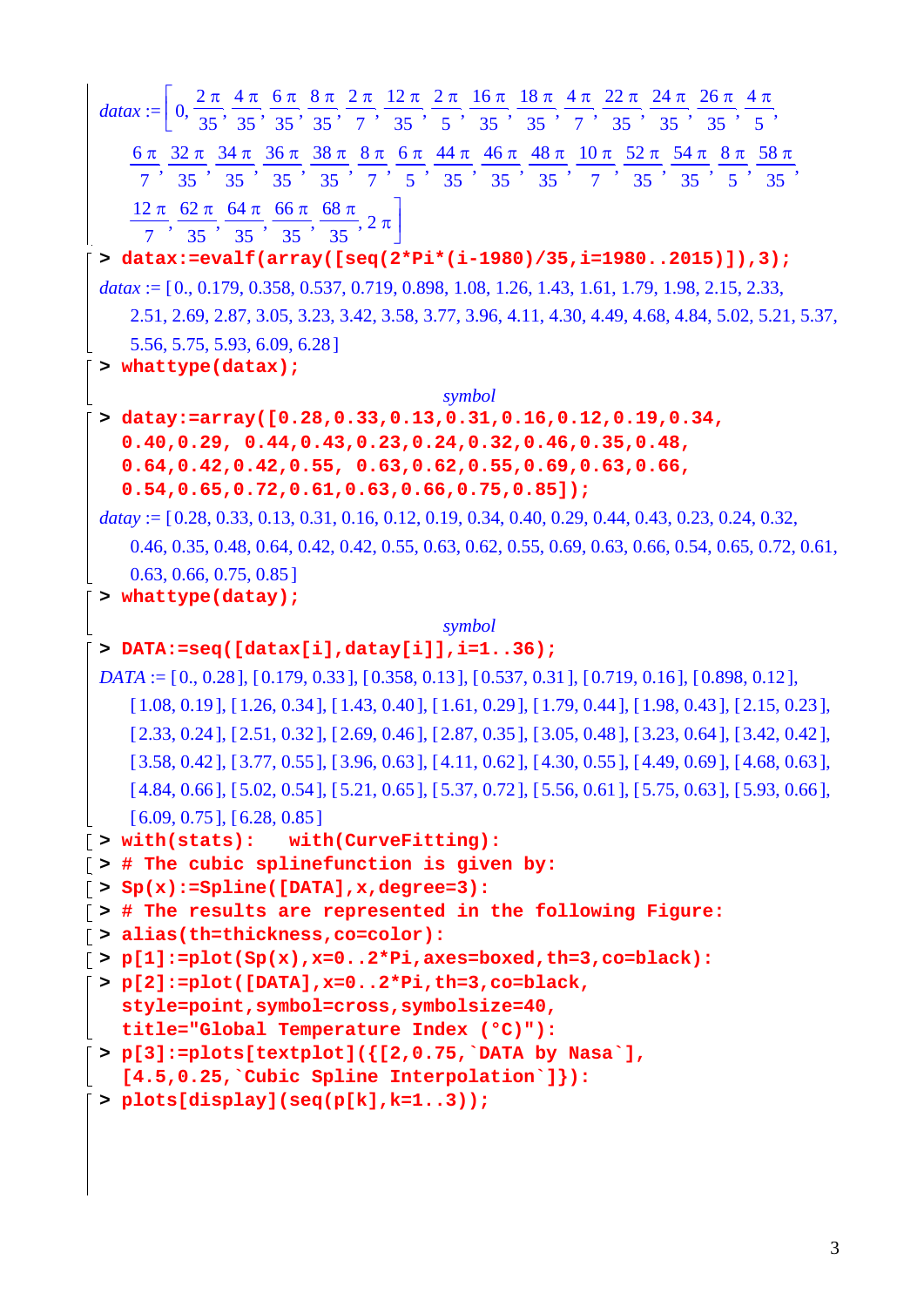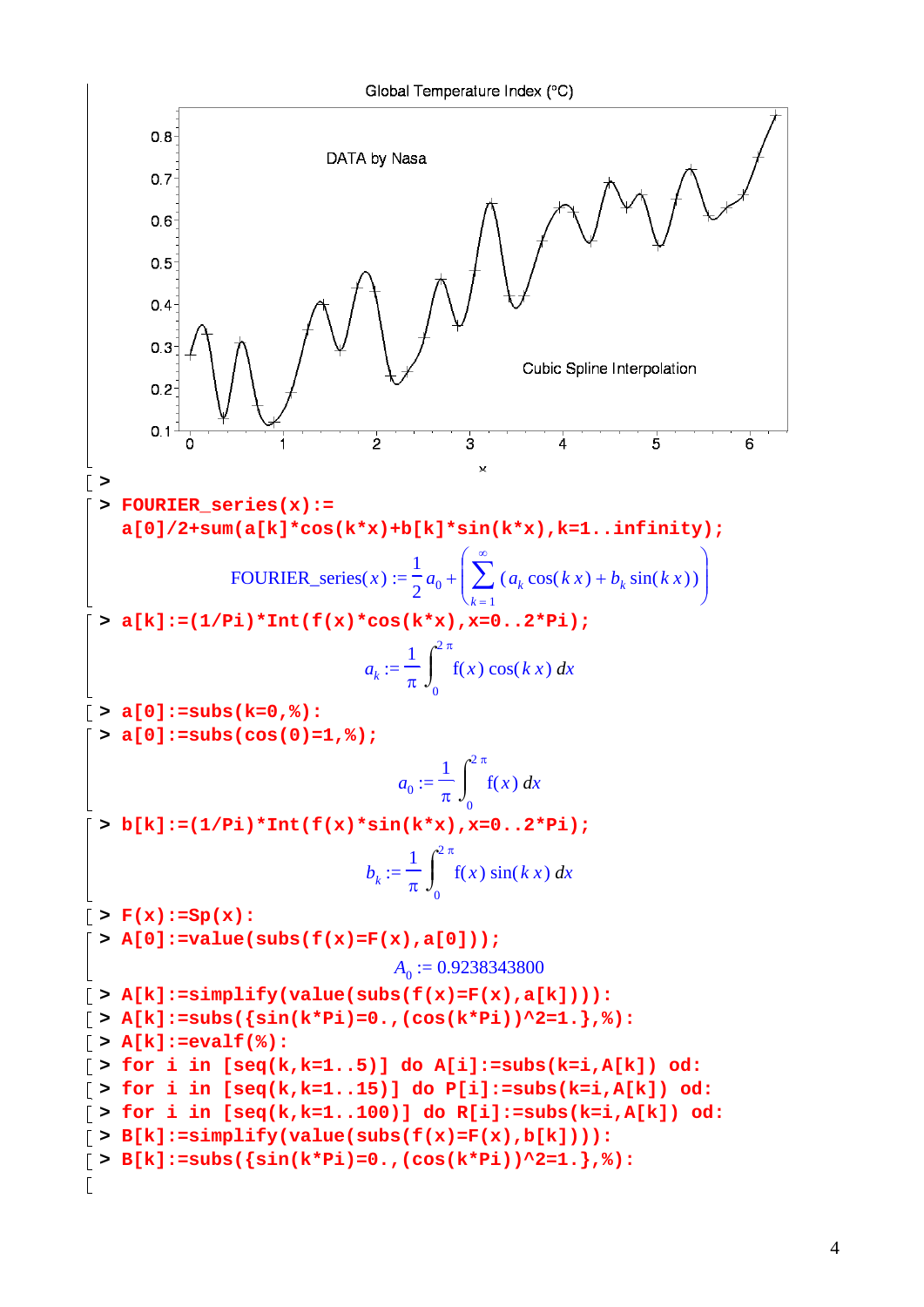```
\lceil > for i in [seq(k,k=1..5)] do B[i]:=subs(k=i,B[k]) od:
> for i in [seq(k,k=1..15)] do Q[i]:=subs(k=i,B[k]) od:
> for i in [seq(k,k=1..100)] do S[i]:=subs(k=i,B[k]) od:
> # The coefficients A[i]...S[i] are not printed because of their 
    length. However, it can be done by inserting semicolons (;) 
    instead of doppelpoints (:) at the ends of the comands. The 
    several FOURIER-Series with k = 5, 15, 100 are expressed, 
   respectively, by Y(x), Z(x), T(x) as follows: 
> 
 > Y(x):=evalf(A[0]/2+sum(A[k]*cos(k*x)+B[k]*sin(k*x),k=1..5));
 Y(x) := 0.4619171900 - 0.00126839 \cos(x) - 0.1994095199 \sin(x)-0.002112290000 \cos(2 \cdot x) - 0.06689752450 \sin(2 \cdot x) + 0.02246139506 \cos(3 \cdot x)-0.07400420268 \sin(3, x) + 0.05560480578 \cos(4, x) - 0.03867736827 \sin(4, x)-0.006746665347 \cos(5, x) + 0.003879916000 \sin(5, x)> Z(x):=evalf(A[0]/2+sum(P[k]*cos(k*x)+Q[k]*sin(k*x),k=1..15));
 Z(x) := 0.00387991576 \sin(5x) - 0.006746665105 \cos(5x) - 0.03867736861 \sin(4x)+ 0.0556048050 \cos(4 \cdot x) - 0.0740042028 \sin(3 \cdot x) + 0.0224613933 \cos(3 \cdot x)-0.0668975234 \sin(2 \cdot x) - 0.002112284 \cos(2 \cdot x) - 0.001268369784 \cos(x)-0.1994095720 \sin(x) + 0.4619171900 + 0.002949052345 \sin(14. x)+ 0.01792042605 \cos(14. x) - 0.01146441471 \sin(13. x) + 0.006900361173 \cos(13. x)+ 0.001562043141 \sin( 12, x) + 0.009029515667 \cos( 12, x) - 0.006726948932 \sin( 11, x)-0.008730614792 \cos(11. x) + 0.01098689589 \sin(10. x) - 0.01324355714 \sin(15. x)-0.01926639980 \cos(15. x) + 0.03359667303 \cos(10. x) - 0.07154219204 \sin(9. x)-0.007604331623 \cos(9, x) - 0.02814642451 \sin(8, x) + 0.01793538830 \cos(8, x)-0.01755966185 \sin(7, x) + 0.006262061080 \cos(7, x) - 0.02997603416 \sin(6, x)+ 0.01299643979 \cos(6, x)\lceil > T(x):=evalf(A[0]/2+sum(R[k]*cos(k*x)+S[k]*sin(k*x),k=1..100)):
 > # This equation is not printed because of its length with more 
   than 100 terms. However, printing is possible,if we insert a 
    semicolon (;) instead of the doppel point (:). The following 
   Figure illustrades the approximations of the spline function by 
   FOURIER-Series with k = [5, 15, 100]):
> alias(th=thickness,co=color):
> p[1]:=plot(Sp(x),x=0..2*Pi,axes=boxed,th=3,co=black):
> p[2]:=plot([DATA],x=0..2*Pi,th=3,co=black, 
    style=point,symbol=cross,symbolsize=35, 
   title="Global Temperature Index (°C)"): 
\lceil > p[3]:=plot({Y(x),Z(x),T(x)},x=0..2*Pi,th=2,co=black):> p[4]:=plots[textplot]({[1.5,0.8,`DATA by Nasa`], 
    [1.5,0.7,`Cubic Spline`], 
    [4.5,0.25,`FOURIER-Series k = [5, 15, 100]`]}):
 > plots[display](seq(p[k],k=1..4));
```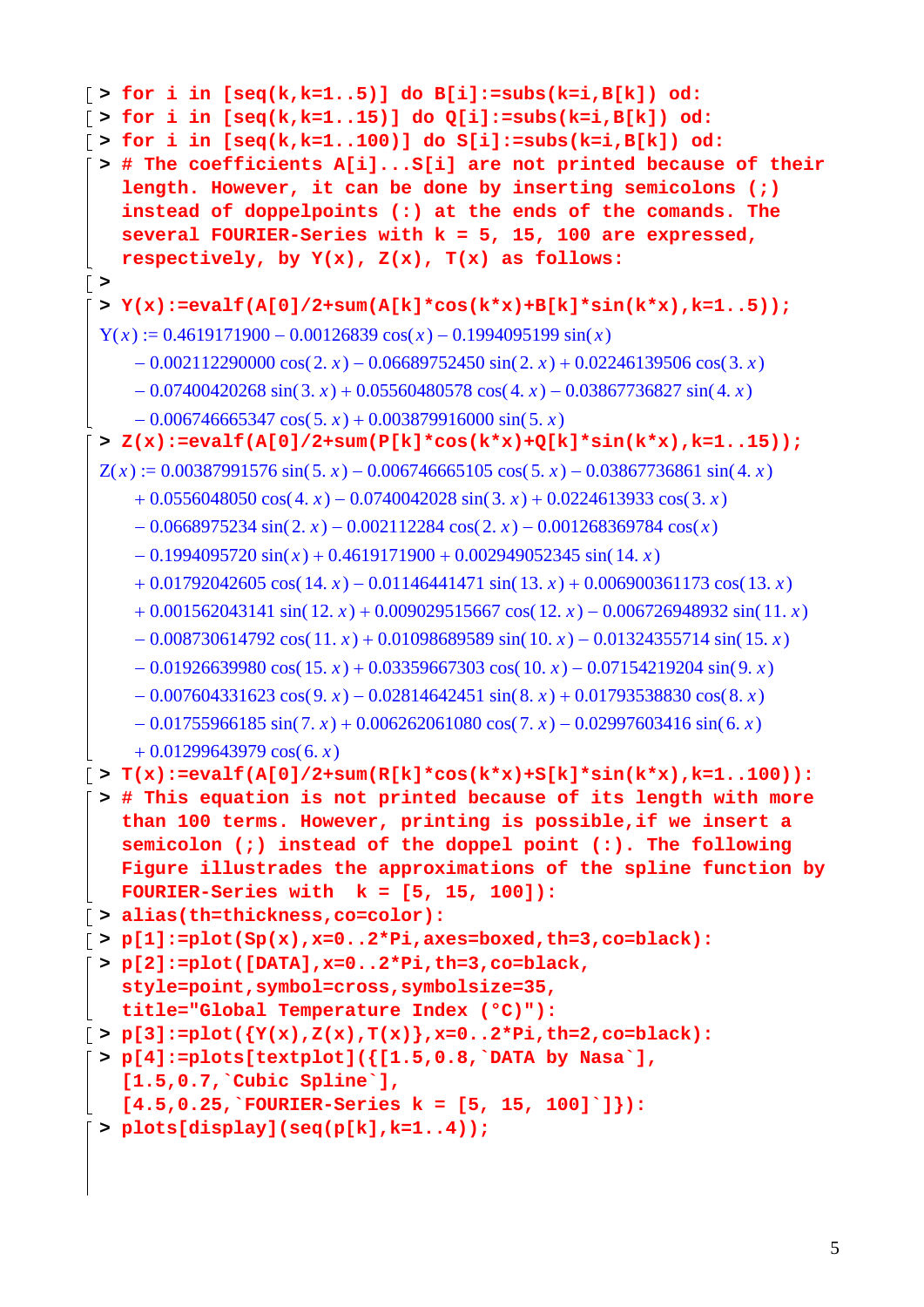

 $Z(x)$  are not suitable approximations to the given DATA, because they do not increase in the period  $x = [5.5, 6.28] = [2010, 2015]$  like the cubic spline. The best approximation is the series with  $k = 100$ , which is very close to the cubic spline. With increasing the value of k one can improve the approximation. Finaly, with  $k =$  infinity, we arrive exactly at the splinefunction.



In this Figure we cannot observe a difference between the FOURIER-Series ( $k = 100$ ) and the Cubic Spline.

The *L[2] error norm*s can be expressed as: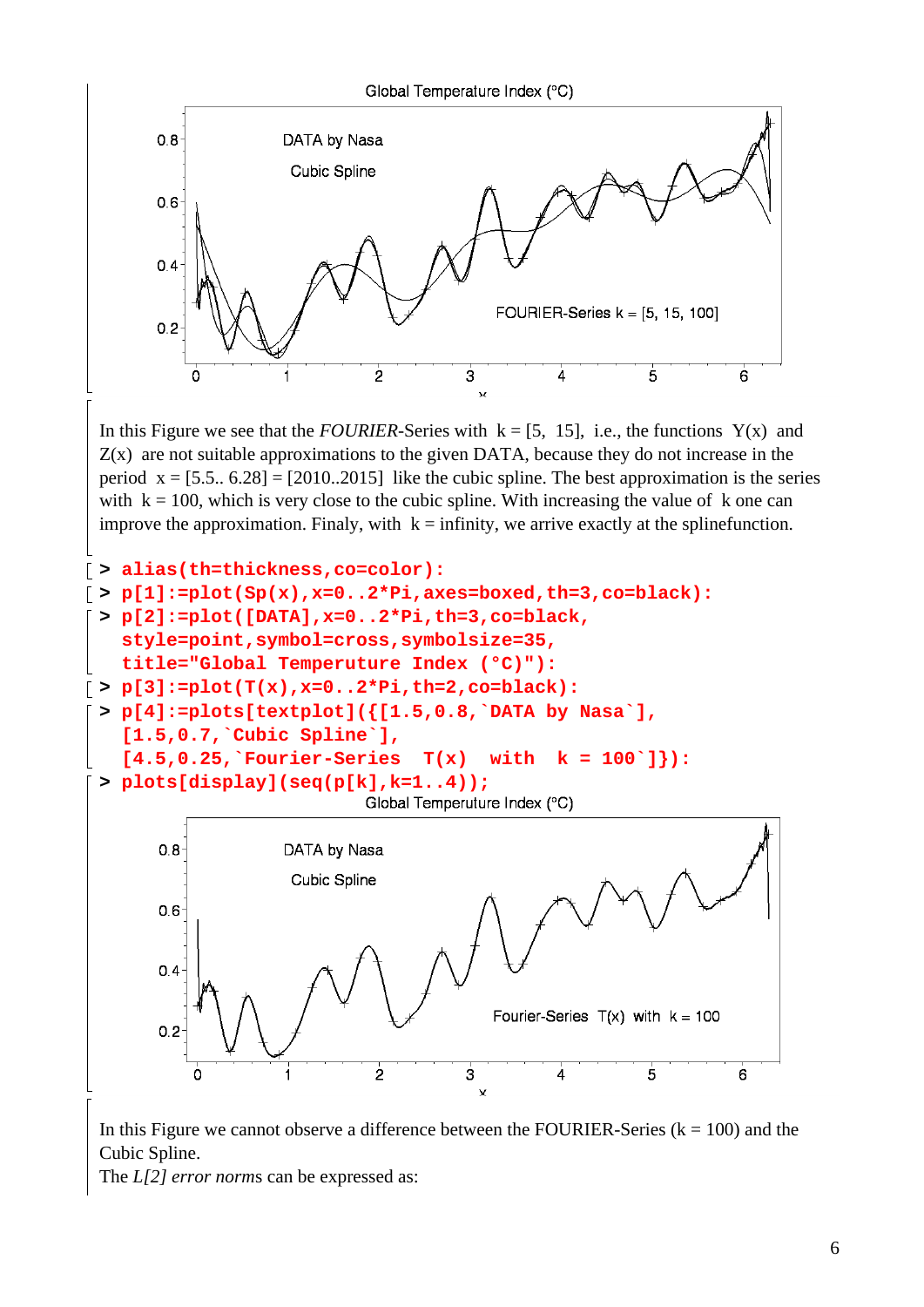```
> L[2][k=5]:= 
    sqrt((1/Pi)*Int((Sp(xi)-Y(xi))^2,xi=Pi..2*Pi))= 
    sqrt((1/Pi)*int((Sp(x)-Y(x))^2,x=Pi..2*Pi));
                    L_{2_{k=5}} := = 
                                 1
                                 π
                                   \int_{0}^{2\pi} \left(Sp(\xi)-Y(\xi)\right)^2 d\xi\intπ
                                    2 π
                                      (Sp(\xi) - Y(\xi))^2 d\xi = 0.08181416648> L[2][k=15]:= 
    sqrt((1/Pi)*Int((Sp(xi)-Z(xi))^2,xi=Pi..2*Pi))= 
    sqrt((1/Pi)*int((Sp(x)-Z(x))^2,x=Pi..2*Pi));
                    L_{2_{k=15}} := = 
                                 1
                                 π
                                   \int_{0}^{2\pi} \left(Sp(\xi)-Z(\xi)\right)^2 d\xi\intπ
                                     2 π
                                       (Sp(\xi) - Z(\xi))^2 d\xi = 0.02918338151> L[2][k=100]:= 
    sqrt((1/Pi)*Int((Sp(xi)-T(xi))^2,xi=Pi..2*Pi))=0.01278068452;
                   L_{2_k} := 100} = 
                                  1
                                  π
                                    \int_{0}^{2\pi} (Sp(\xi) - T(\xi))^2 d\xi\intπ
                                     2 π
                                       (Sp(\xi) - T(\xi))^2 d\xi = 0.01278068452> 
 The three values above show the L[2] error norms of the FOURIER-Series Y(x), Z(x), and T(x) 
 relative to the cubic spline function. Furthermore one should discuss the error norms with respect 
 to the given experimental data, as follows:
> with(linalg):
 > for i from 1 to 36 do 
    u[i]:=subs(x=DATA[i][1],Y(x))-DATA[i][2] od:
 > U:=evalf(vector([seq(u[i],i=1..36)]),4);
 U := [0.2498, 0.06659, 0.1357, -0.1408, -0.03049, 0.03266, 0.03307, -0.03157, -0.02774,0.1102, -0.05623, -0.09228, 0.06943, 0.04757, -0.004570, -0.08647, 0.08845, 0.006887,
     -0.1322, 0.08777, 0.08558, -0.03127, -0.07473, -0.02643, 0.08638, -0.03500, 0.01490
     -0.03613, 0.06447, -0.04337, -0.09017, 0.06089, 0.07040, 0.03150, -0.1087, -0.3180]> l[2][k=5]:= 
    (1/sqrt(number_of_points))*Norm(U,2)= 
    evalf((1/sqrt(36))*norm(U,2),4);
                             l_{2_{k=5}} := = 
                                        Norm(U, 2)number_of_points
                                                          0.09762
 > for i from 1 to 36 do 
   v[i]:=subs(x=DATA[i][1],Z(x))-DATA[i][2] od:
 > V:=evalf(vector([seq(v[i],i=1..36)]),4);
 V := [0.3189, -0.0822, 0.0593, -0.0449, 0.0308, -0.0179, 0.0089, -0.0001, -0.00907, 0.0131,-0.01048, 0.00222, 0.0001, -0.0017, 0.0051, -0.008643, 0.0084, -0.00375, 0.0007, -0.00197,0.00754, -0.01251, 0.0163, -0.0136, 0.01712, -0.0185, 0.0182, -0.0142, 0.00834, 0.0011,
     -0.0041, 0.0067, -0.0054, -0.0018, 0.0292, -0.2444
```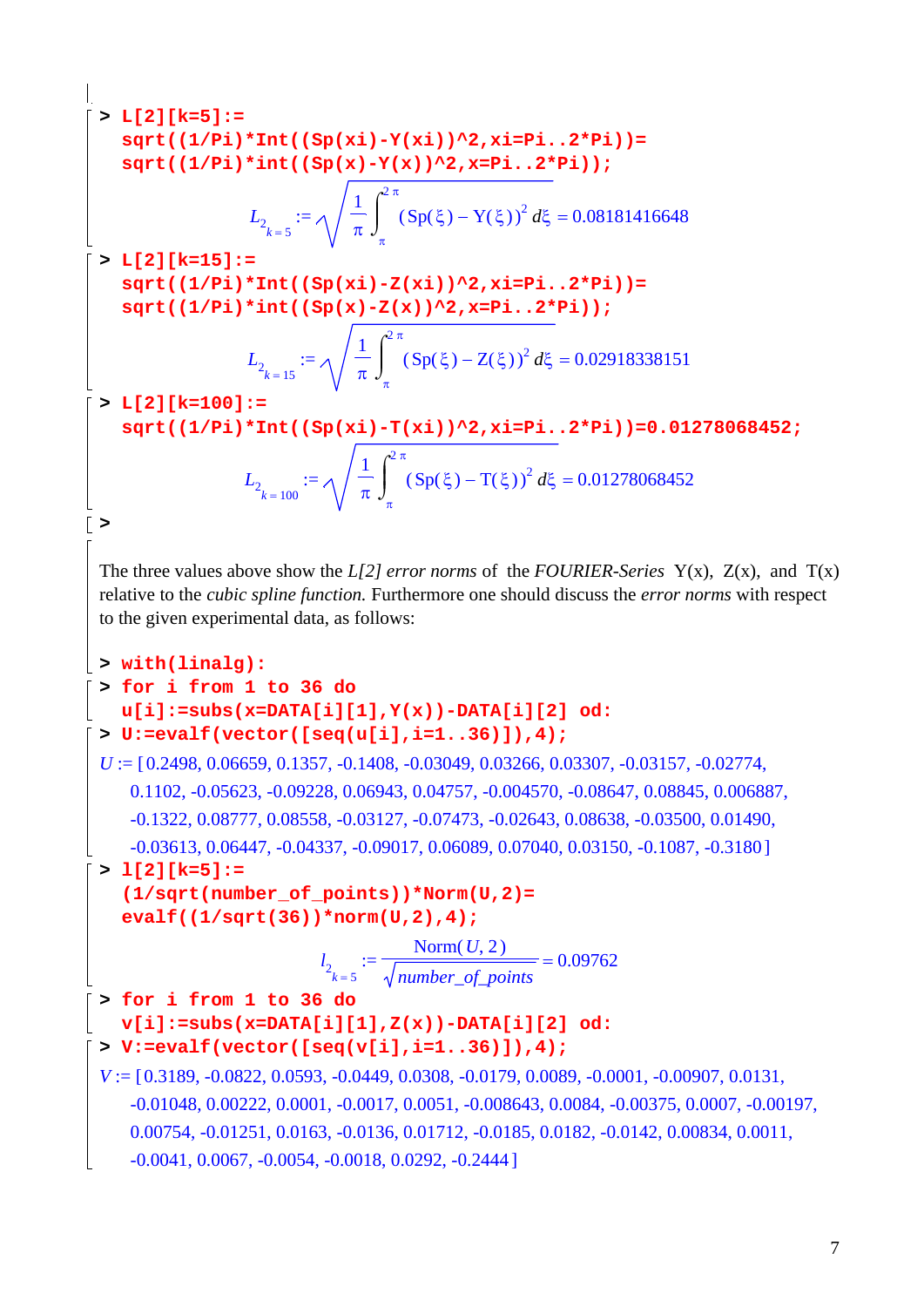**> l[2][k=15]:= (1/sqrt(number\_of\_points))\*Norm(V,2)= evalf((1/sqrt(36))\*norm(V,2),4);** *l* := 2 *k* = 15 = Norm , ( ) *V* 2 *number\_of\_points* 0.07042 **> for i from 1 to 36 do w[i]:=subs(x=DATA[i][1],T(x))-DATA[i][2] od: > W:=evalf(vector([seq(w[i],i=1..36)]),4);** W 0.2869 0.0060 -0.0010 -0.0029 -0.0022 -0.0015 0. 0.0011 0.00127 0. -0.00070 := [ , , , , , ,, , ,, , -0.00037 -0.0007 -0.0002 0.0006 0.0009498 0.0012 0.00019 -0.0004 -0.00036 -0.00016 , , ,, ,, , , , , -0.00070 -0.0003 0.0009 0.00017 0.0007 0.0013 -0.0006 -0.00194 -0.0006 0.0003 , ,, ,,, , , ,, 0.0027 0.0028 0.0022 -0.0089 -0.2270 ,,, , ] **> l[2][k=100]:= (1/sqrt(number\_of\_points))\*Norm(W,2)= evalf((1/sqrt(36))\*norm(W,2),4);** *l* := 2 *k* = 100 = Norm , ( ) W 2 *number\_of\_points* 0.06102 *Note:* Because of its "piecevise character" of the spline function the precision of the L[2] error norm cannot be arrived by *Digits,* for instance, equal to four. Therefore, we have calculated the L[2] norms above with the default value of ten. However, the calculation of l[2] norms with *Digits = 4* is possible without loss of *precision.* The *error norms* may sometimes be improved without changing the number of terms, if we utilize the method of *smoothing.* As an example let us apply this method to the *FOURIER-*Series Y(x) with k = 5 terms. Introducing the *smoothing factor* g(k,N) we arrive at the *modified FOURIER-Siries* G(x,n,N) as: **> g(k,N):=N\*sin(Pi\*k/N)/Pi/k; # smoothing factor** g , ( ) *k N* := *N* ⎛ ⎝ ⎜⎜ <sup>⎞</sup> ⎠ <sup>⎟</sup> sin <sup>⎟</sup> <sup>π</sup> *<sup>k</sup> N* π *k* **> G(x,n,N):= A[zero]/2+sum(g(kappa,Nu)\*(A[kappa]\*cos(kappa\*x)+ B[kappa]\*sin(kappa\*x)),kappa=1..n); # smoothing function** G ,, ( ) *xnN* := + 1 2 *Azero* ⎛ ⎝ ⎜ ⎜ ⎜ ⎞ ⎠ ⎟ <sup>⎟</sup> <sup>∑</sup> <sup>⎟</sup> κ = <sup>1</sup> *n* g , ( ) κ Ν ( ) *A* + κ cos( ) κ *x B*<sup>κ</sup> sin( ) κ *x* **> # Example for Y(x) with n = 5 and N = n + 1: > g(k,6):=subs(N=6,g(k,N));** g , ( ) *k* 6 := 6 ⎛ ⎝ ⎜⎜ <sup>⎞</sup> ⎠ <sup>⎟</sup> sin <sup>⎟</sup> <sup>π</sup> *<sup>k</sup>* 6 π *k* **> G(x,n=5,N=6):=evalf(subs({n=5,Nu=6,kappa=k,g(kappa,Nu)=g(k,6),**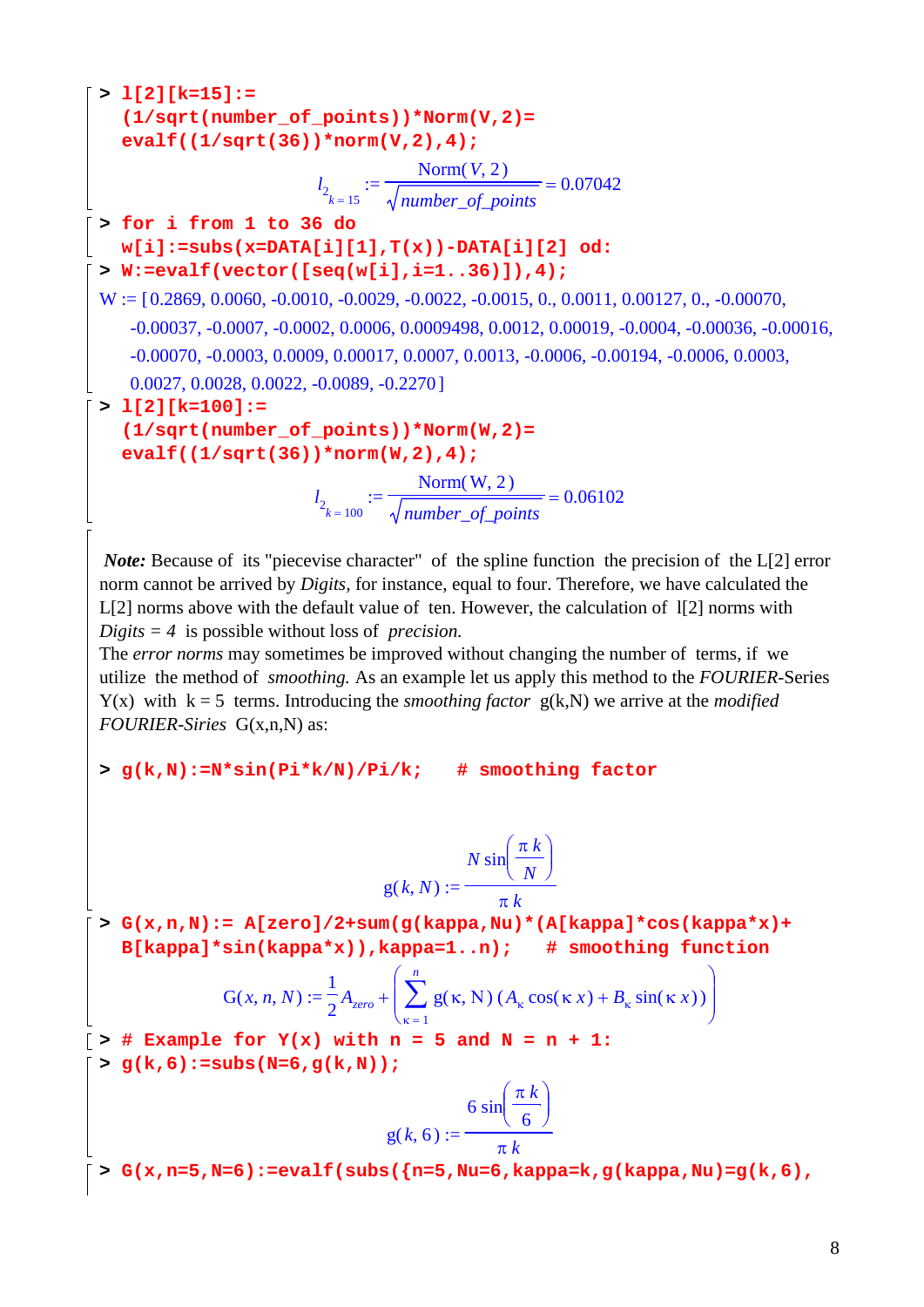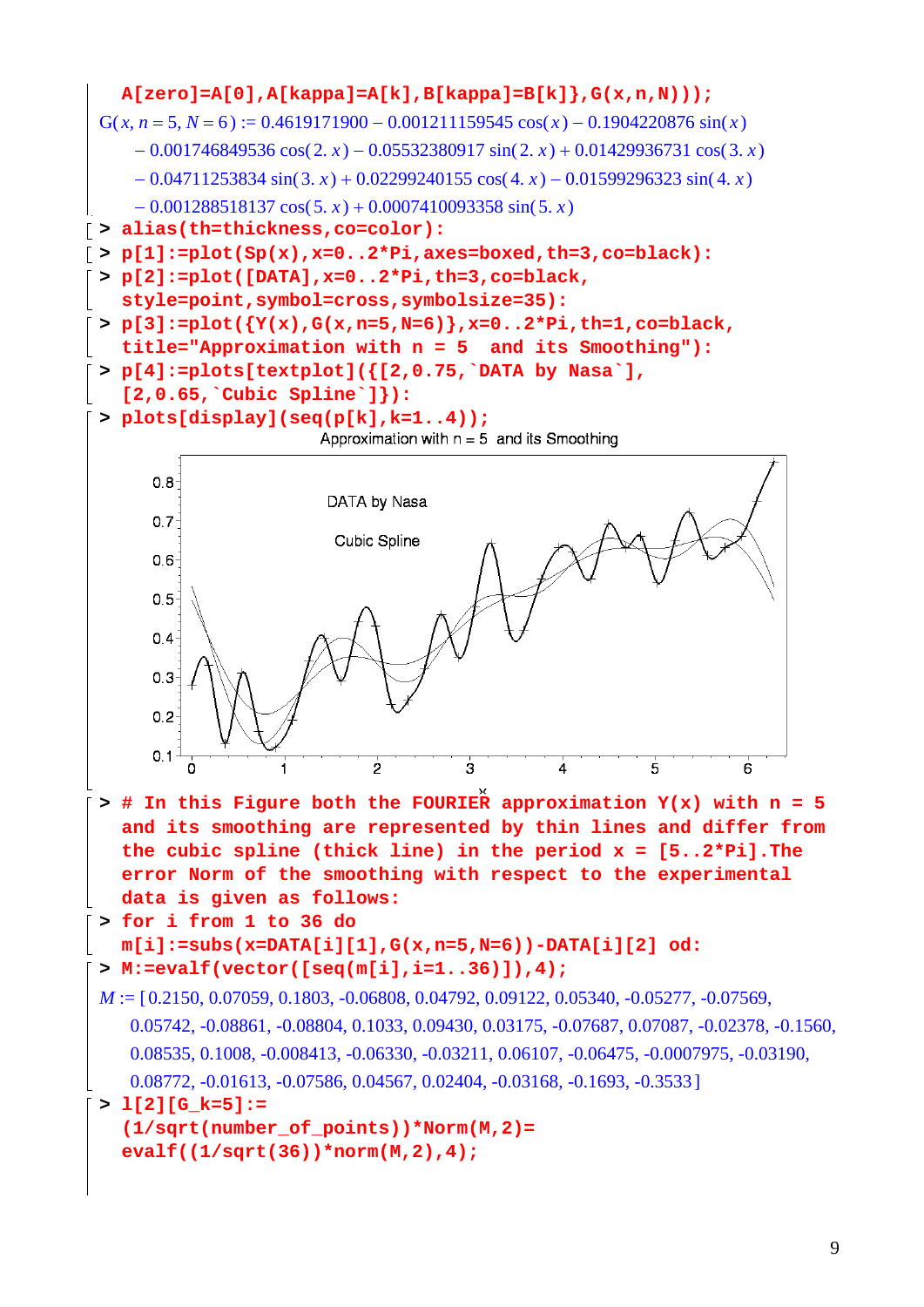$$
l_{2_{G,k-5}} := \frac{\text{Norm}(M, 2)}{\text{number_of-points}} = 0.1038
$$
\n
$$
\begin{bmatrix}\n\text{1}_{G,k-5} & \text{1}_{G,k} & \text{1}_{G,k} & \text{1}_{G,k} & \text{1}_{G,k} \\
\text{2}_{G,k-5} & \text{1}_{G,k} & \text{1}_{G,k} & \text{1}_{G,k} & \text{1}_{G,k} & \text{1}_{G,k} & \text{1}_{G,k} \\
\text{2}_{G,k,16} & \text{1}_{G,k} & \text{1}_{G,k} & \text{1}_{G,k} & \text{1}_{G,k} & \text{1}_{G,k} & \text{1}_{G,k} \\
\text{3}_{G,k,16} & \text{1}_{G,k} & \text{1}_{G,k} & \text{1}_{G,k} & \text{1}_{G,k} & \text{1}_{G,k} \\
\text{4}_{G,k,16} & \text{5}_{G,k} & \text{1}_{G,k} & \text{1}_{G,k} & \text{1}_{G,k} & \text{1}_{G,k} \\
\text{5}_{G,k,16} & \text{1}_{G,k} & \text{1}_{G,k} & \text{1}_{G,k} & \text{1}_{G,k} & \text{1}_{G,k} \\
\text{5}_{G,k,16} & \text{1}_{G,k} & \text{1}_{G,k} & \text{1}_{G,k} & \text{1}_{G,k} & \text{1}_{G,k} & \text{1}_{G,k} \\
\text{6}_{G,k,16} & \text{1}_{G,k} & \text{1}_{G,k} & \text{1}_{G,k} & \text{1}_{G,k} & \text{1}_{G,k} & \text{1}_{G,k} \\
\text{7}_{G,k,16} & \text{8}_{G,k} & \text{1}_{G,k} & \text{1}_{G,k} & \text{1}_{G,k} & \text{1}_{G,k} \\
\text{8}_{G,k,16} & \text{1}_{G,k} & \text{1}_{G,k} & \text{1}_{G,k} & \text{1}_{G,k} & \text{1}_{G,k} \\
\text{5}_{G,k,16} & \text{1}_{G,k} & \text{1}_{G,k} & \text{1}_{G,k} & \text{1}_{G,k} & \text{1}_{G,k} \\
\text{5}_{G,k,16} & \text{1}_{G,k} & \text{1}_{G,k} & \text{1}_{G,k} & \text{1}_{G,k} & \text{1}_{G
$$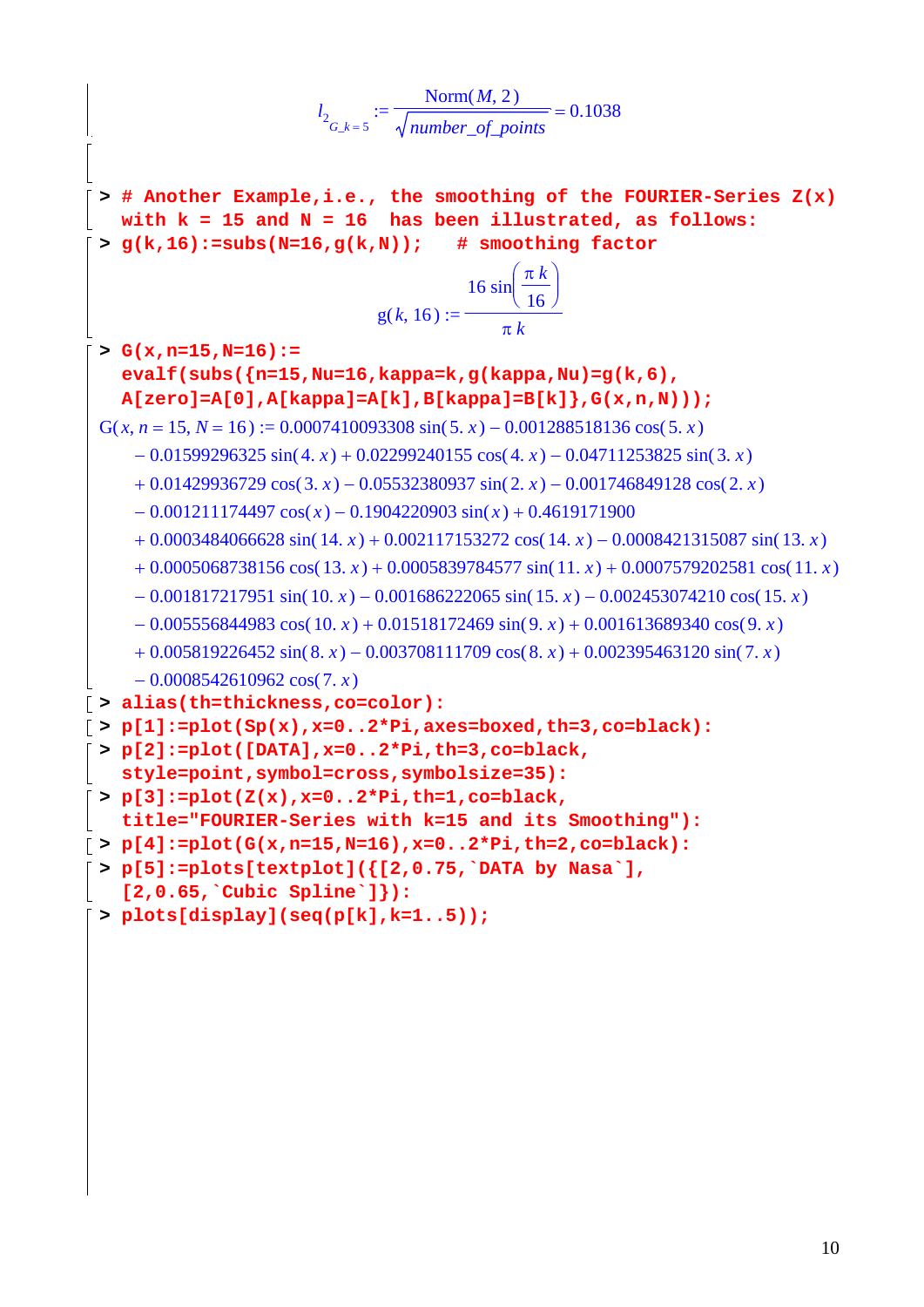

*Nonlinear Regression* **with Maple**

```
> restart:
> with(Statistics): with(CurveFitting):
> # The experimental data are expressed as:
 > x:=2*Pi*(xi-1980)/35;
                            x :=2 \pi (\xi - 1980)35
> for i from 1980 to 2015 do x[i]:=[data]=2*Pi*(i-1980)/35 od:
 > datax:=array([seq(2*Pi*(i-1980)/35,i=1980..2015)]);
```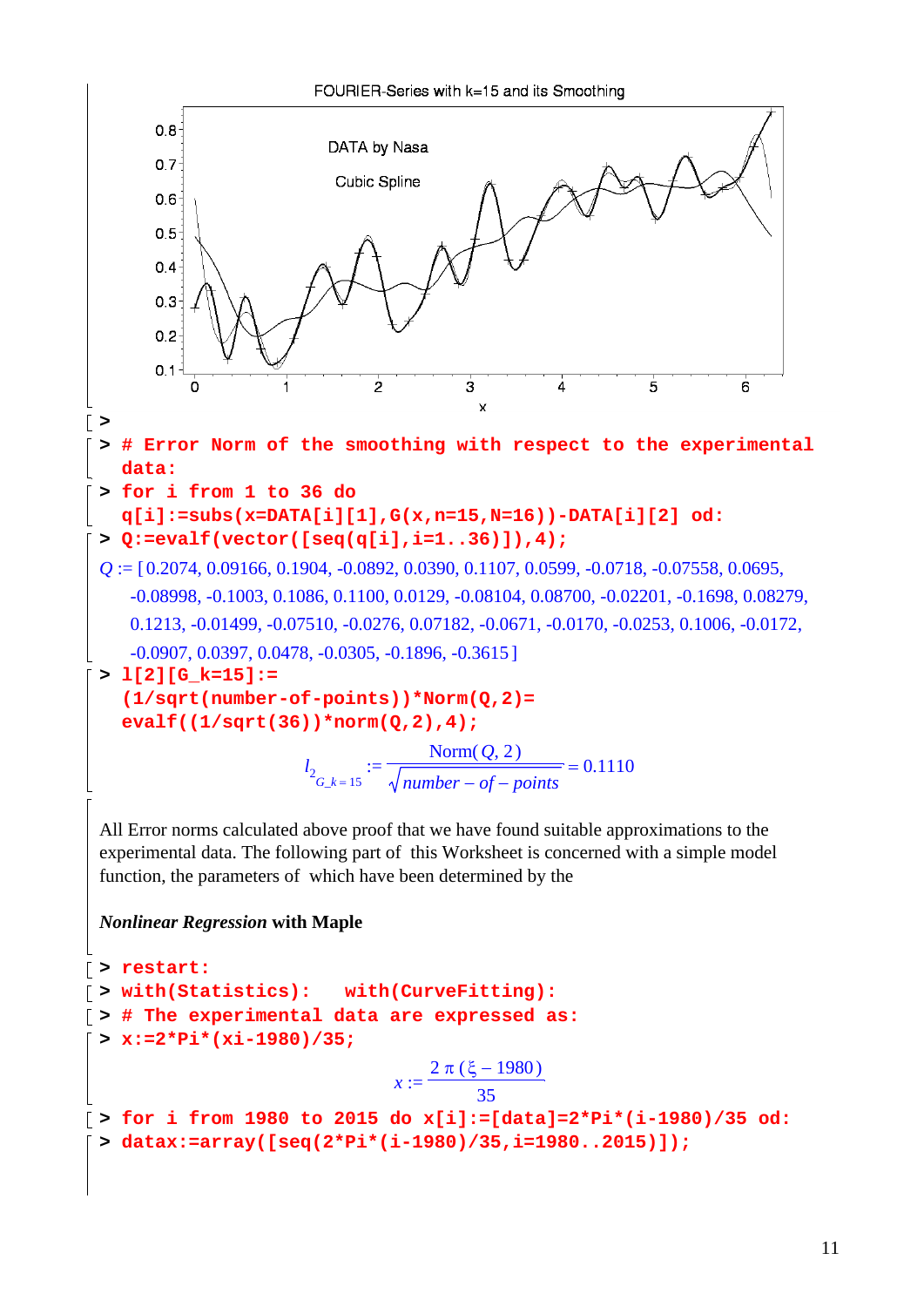| $datax := \left[0, \frac{2\pi}{35}, \frac{4\pi}{35}, \frac{6\pi}{35}, \frac{8\pi}{35}, \frac{2\pi}{7}, \frac{12\pi}{35}, \frac{2\pi}{5}, \frac{16\pi}{35}, \frac{18\pi}{35}, \frac{4\pi}{7}, \frac{22\pi}{35}, \frac{24\pi}{35}, \frac{26\pi}{35}, \frac{4\pi}{5}, \frac{27\pi}{75}\right]$ |
|---------------------------------------------------------------------------------------------------------------------------------------------------------------------------------------------------------------------------------------------------------------------------------------------|
|                                                                                                                                                                                                                                                                                             |
| 6π 32π 34π 36π 38π 8π 6π 44π 46π 48π $10$ π 52π 54π 8π 58π                                                                                                                                                                                                                                  |
|                                                                                                                                                                                                                                                                                             |
| $\left[\frac{12 \pi}{7}, \frac{62 \pi}{35}, \frac{64 \pi}{35}, \frac{66 \pi}{35}, \frac{68 \pi}{35}, 2 \pi\right]$                                                                                                                                                                          |
|                                                                                                                                                                                                                                                                                             |
| > X:=evalf(array([seq(2*Pi*(i-1980)/35,i=19802015)]),3);                                                                                                                                                                                                                                    |
| $X := [0, 0.179, 0.358, 0.537, 0.719, 0.898, 1.08, 1.26, 1.43, 1.61, 1.79, 1.98, 2.15, 2.33, 2.51,$                                                                                                                                                                                         |
| 2.69, 2.87, 3.05, 3.23, 3.42, 3.58, 3.77, 3.96, 4.11, 4.30, 4.49, 4.68, 4.84, 5.02, 5.21, 5.37, 5.56,                                                                                                                                                                                       |
| 5.75, 5.93, 6.09, 6.28]                                                                                                                                                                                                                                                                     |
| > whattype $(X)$ ;                                                                                                                                                                                                                                                                          |
| symbol                                                                                                                                                                                                                                                                                      |
| $>$ Y:=array([0.28,0.33,0.13,0.31,0.16,0.12,0.19,0.34,<br>$0.40, 0.29, 0.44, 0.43, 0.23, 0.24, 0.32, 0.46, 0.35, 0.48, 0.64,$                                                                                                                                                               |
| $0.42, 0.42, 0.55, 0.63, 0.62, 0.55, 0.69, 0.63, 0.66, 0.54, 0.65,$                                                                                                                                                                                                                         |
| $0.72, 0.61, 0.63, 0.66, 0.75, 0.85]$ ;                                                                                                                                                                                                                                                     |
| $Y := [0.28, 0.33, 0.13, 0.31, 0.16, 0.12, 0.19, 0.34, 0.40, 0.29, 0.44, 0.43, 0.23, 0.24, 0.32, 0.46,$                                                                                                                                                                                     |
| 0.35, 0.48, 0.64, 0.42, 0.42, 0.55, 0.63, 0.62, 0.55, 0.69, 0.63, 0.66, 0.54, 0.65, 0.72, 0.61, 0.63,                                                                                                                                                                                       |
| 0.66, 0.75, 0.85                                                                                                                                                                                                                                                                            |
| > whattype $(Y)$ ;                                                                                                                                                                                                                                                                          |
| symbol                                                                                                                                                                                                                                                                                      |
| > DATA:=seq([X[i], Y[i]], i=136);                                                                                                                                                                                                                                                           |
| $DATA := [0, 0.28], [0.179, 0.33], [0.358, 0.13], [0.537, 0.31], [0.719, 0.16], [0.898, 0.12],$                                                                                                                                                                                             |
| $[1.08, 0.19]$ , $[1.26, 0.34]$ , $[1.43, 0.40]$ , $[1.61, 0.29]$ , $[1.79, 0.44]$ , $[1.98, 0.43]$ , $[2.15, 0.23]$ ,                                                                                                                                                                      |
| $[2.33, 0.24], [2.51, 0.32], [2.69, 0.46], [2.87, 0.35], [3.05, 0.48], [3.23, 0.64], [3.42, 0.42],$                                                                                                                                                                                         |
| $[3.58, 0.42]$ , $[3.77, 0.55]$ , $[3.96, 0.63]$ , $[4.11, 0.62]$ , $[4.30, 0.55]$ , $[4.49, 0.69]$ , $[4.68, 0.63]$ ,                                                                                                                                                                      |
| $[4.84, 0.66], [5.02, 0.54], [5.21, 0.65], [5.37, 0.72], [5.56, 0.61], [5.75, 0.63], [5.93, 0.66],$                                                                                                                                                                                         |
| $[6.09, 0.75]$ , $[6.28, 0.85]$                                                                                                                                                                                                                                                             |
| $\lceil$ > # The cubic splinefunction is given by:                                                                                                                                                                                                                                          |
| $\lceil$ > Sp(x):=Spline([DATA], x, degree=3):                                                                                                                                                                                                                                              |
| $\lceil$ > # A suitable model function to the DATA has been assumed as:<br>$\bar{z}$ > f:=(t,A,B,a,b,c,d,e) -> a+A*exp(B*t)*(b*cos(c*t)+d*sin(e*t));                                                                                                                                        |
|                                                                                                                                                                                                                                                                                             |
| $f := (t, A, B, a, b, c, d, e) \rightarrow a + A e^{(B t)} (b \cos(c t) + d \sin(e t))$                                                                                                                                                                                                     |
| > y:=unapply(evalf(NonlinearFit(f(t,A,B,a,b,c,d,e),X,Y,t),4),t);                                                                                                                                                                                                                            |
| $y := t \rightarrow 0.3148 + 0.003582 \text{ e}^{(0.9353 t)} (-2.897 \cos(1.239 t) - 3.728 \sin(0.9736 t))$                                                                                                                                                                                 |
| $\mathbf{y}(\mathbf{x}) := \text{subs}(\mathsf{t} = \mathbf{x}, \mathbf{y}(\mathsf{t})).$                                                                                                                                                                                                   |
| $y(x) := 0.3148 + 0.003582 e^{(0.9353 x)} (-2.897 \cos(1.239 x) - 3.728 \sin(0.9736 x))$                                                                                                                                                                                                    |
| $\mathbf{y}(0)$ :=simplify(subs(x=0,y(x)));                                                                                                                                                                                                                                                 |
| $y(0) := 0.304422946$                                                                                                                                                                                                                                                                       |
| $> y(0)$ [data] := 0.28;                                                                                                                                                                                                                                                                    |
| $y(0)$ <sub>data</sub> := 0.28                                                                                                                                                                                                                                                              |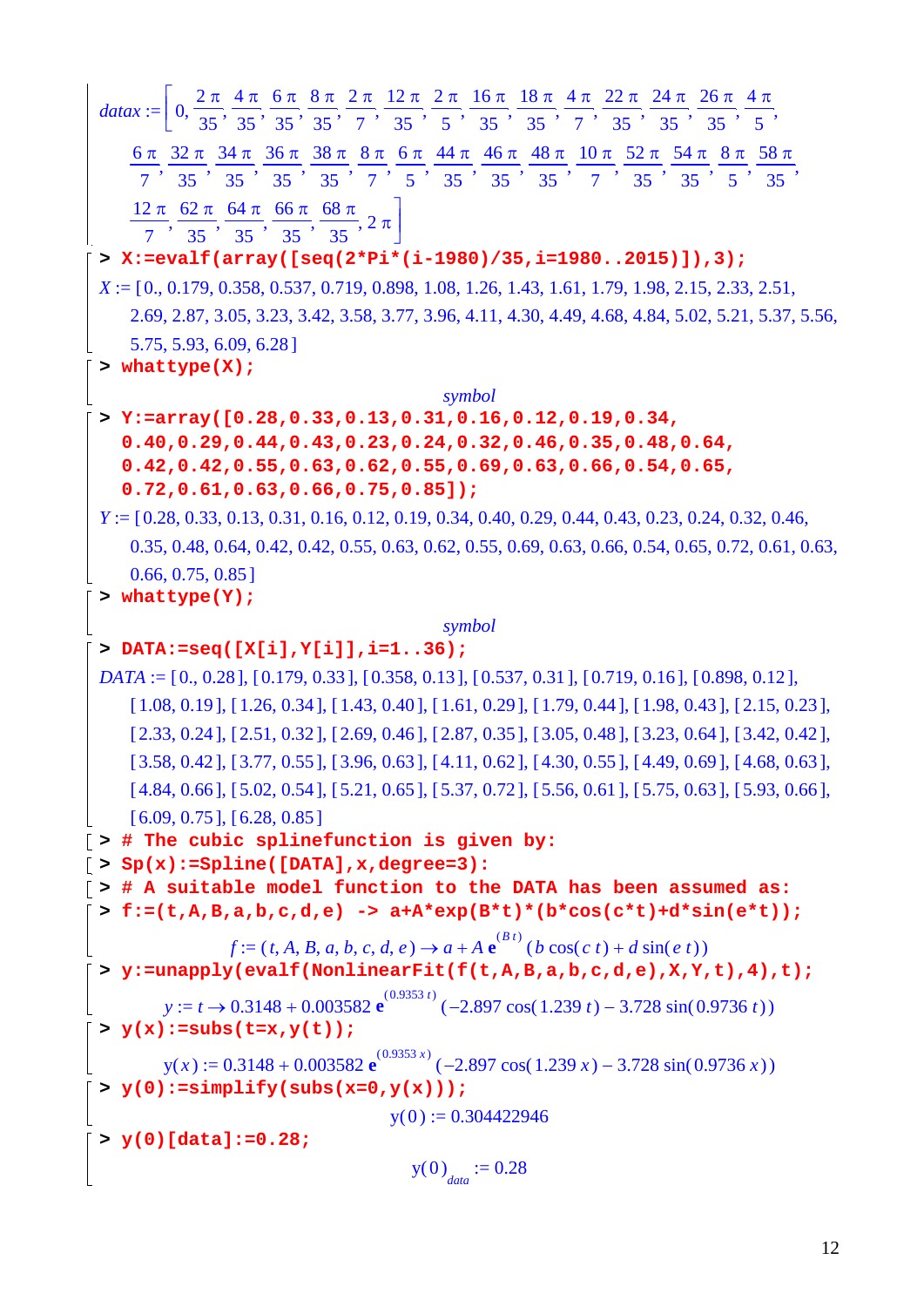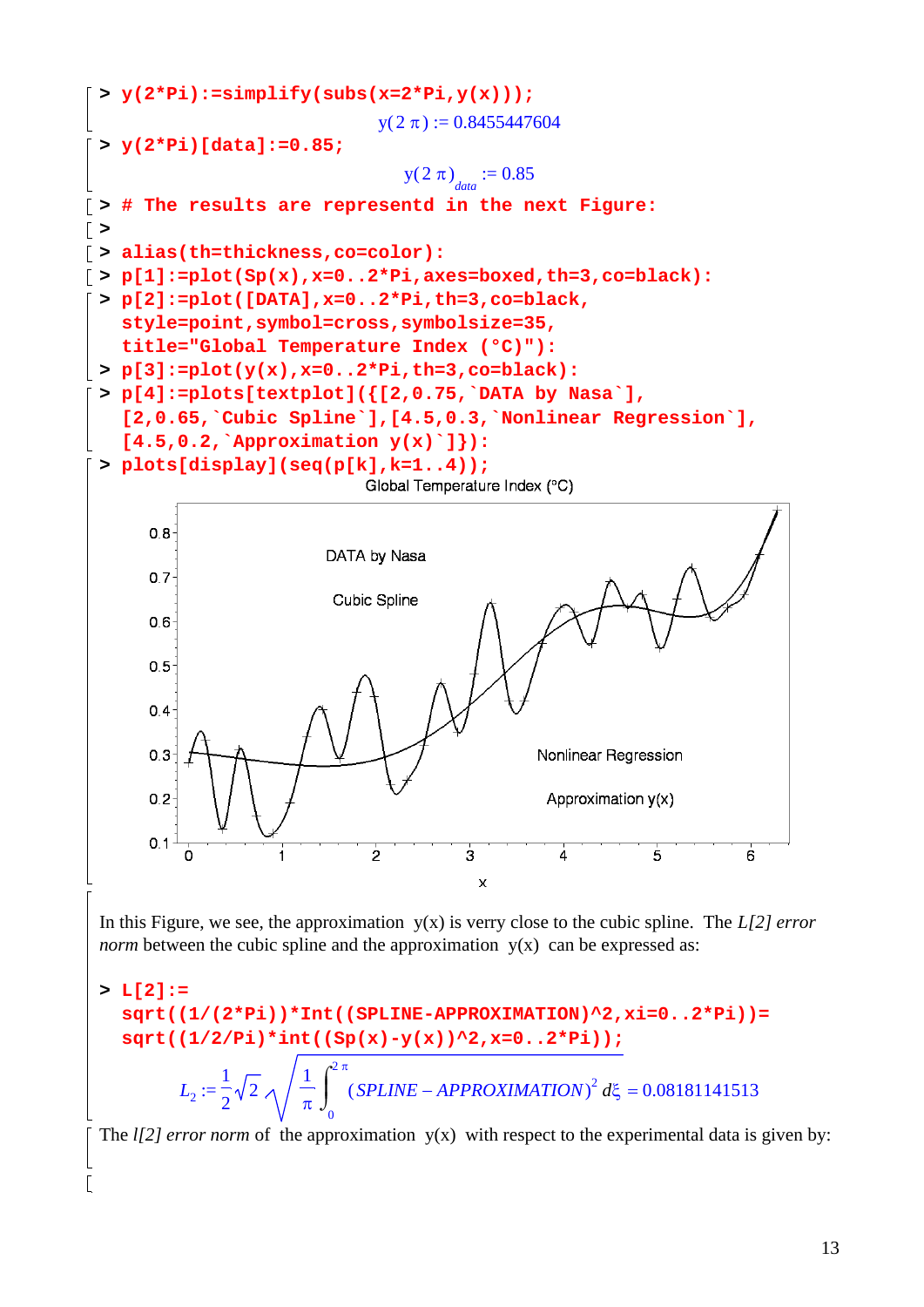```
> with(linalg):
 > for i from 1 to 36 do 
  u[i]:=subs(x=DATA[i][1],y(x))-DATA[i][2] od:
 > U:=vector([seq(u[i],i=1..36)]);
 U := [0.024422946, -0.02990521279, 0.1653248282, -0.01970833595, 0.1251637815,0.1604439126, 0.08639540586, -0.06637435981, -0.1273699943, -0.01615192083,
     -0.1620153257, -0.1438610605, 0.06719203757, 0.07311090985, 0.01353535615,
     -0.1015990652, 0.03735430600, -0.0602825065, -0.1855268186, 0.0722679495,
     0.1036078669, 0.0084059714, -0.0414537161, -0.0122427551, 0.0750205663, -0.0563249393,
     0.0040344509, -0.0308672925, 0.0804514501, -0.0380588973, -0.1103774758, 0.0085249307.
     0.0162382905, 0.0340846772, 0.0047840012, -0.0060401312> l[2]:= 
    (1/sqrt(number_of_points))*Norm(U,2)= 
    evalf((1/sqrt(36))*norm(U,2),4);
                             l_2 := \frac{2}{\sqrt{1 - \frac{1}{2}} \cdot \frac{1}{2}} =Norm(U, 2)0.08415
```
*number\_of\_points*

Both the L[2] and the I[2] error norms show that the assumed function  $y(x)$  is a suitable approximation to the experimental data.

*Note:* Because of its "piecevise character" of the splinefunction the high precision of the L[2] norm cannot be arrived by *Digits,* for instance, equal to four. Thus, we have calculated the L[2] error norms above with "default" value of ten. However, the calculation of l[2] error norms with *Digits = 4* is possible without loss of *precision.*

 Another example within the category *Nonlinear Regression* should be discussed in the following:

### **> h:=(t,A,B,C,D,a,b,c) -> a+A\*exp(B\*t)\*cos(b\*t)+C\*exp(D\*t)\*sin(c\*t);**

 $h := (t, A, B, C, D, a, b, c) \rightarrow a + A \cdot e^{(B \cdot t)} \cos(b \cdot t) + C \cdot e^{(D \cdot t)} \sin(c \cdot t)$ **> z:=unapply(evalf(NonlinearFit(h(t,A,B,C,D,a,b,c),X,Y,t),4),t);**  $z := t \rightarrow 0.2925 - 0.008539 \text{ e}^{(0.9705 t)} \cos(1.001 t) - 0.001584 \text{ e}^{(1.267 t)} \sin(0.7948 t)$ **> z(x):=subs(t=x,z(t));**  $z(x) := 0.2925 - 0.008539 e^{(0.9705 x)} \cos(1.001 x) - 0.001584 e^{(1.267 x)} \sin(0.7948 x)$ **> z(0):=simplify(subs(x=0,z(x)));**  $z( 0 ) := 0.283961$ **> z(0)[data]:=0.28;**  $z(0)$ <sub>data</sub> := 0.28 **> z(2\*Pi):=simplify(subs(x=2\*Pi,z(x)));**  $z( 2 \pi ) := 0.855255878$ **> z(2\*Pi)[data]:=0.85;**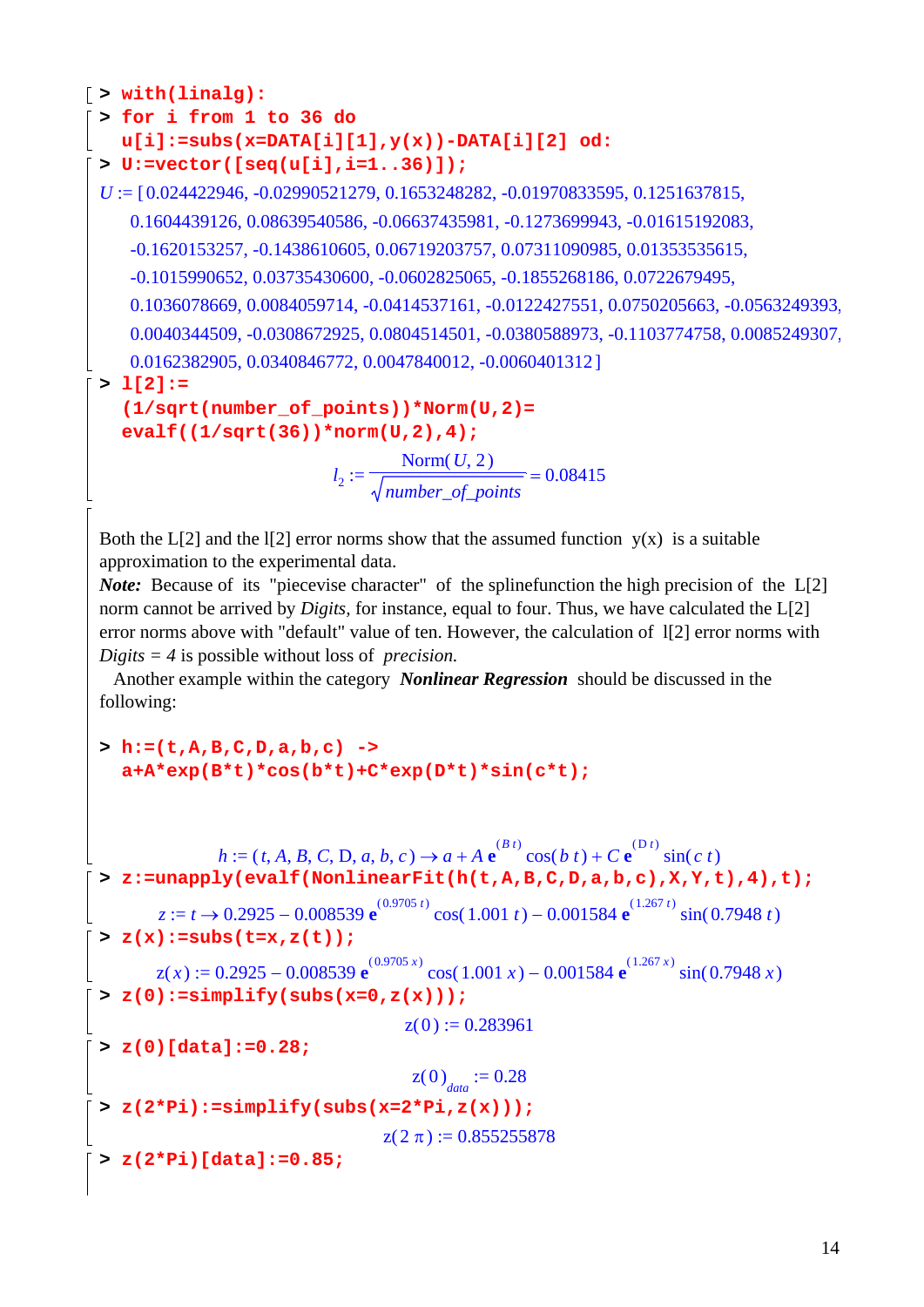

In this Figure, we see, the approximation  $z(x)$  is very close to the cubic spline, similar to the approimation y(x) in one Figure before. The *M[2] error norm* between the cubic spline and the approximation  $z(x)$  can be expressed as:

```
> M[2]:= 
   sqrt((1/2/Pi)*Int((SPLINE-APPROXIMATION)^2,xi=0..2*Pi))= 
   sqrt((1/2/Pi)*int((Sp(x)-z(x))^2,x=0..2*Pi));
           M_2 := \frac{1}{2}\sqrt{2} \sqrt{\frac{1}{\pi}} (SPLINE – APPROXIMATION)<sup>2</sup> d\xi =1
                 2
                     2
                            1
                            π
                              \int_{0}^{\infty} (SPLINE – APPROXIMATION)<sup>2</sup> d
                              \int\boldsymbol{0}2 π
                                  (SPLINE - APPROXIMATION)^2 d\xi = 0.08037261461
```
The  $m/2$  error norm of the approximation  $z(x)$  with respect to the experimatal data is given by:

```
> with(linalg):
> for i from 1 to 36 do 
  v[i]:=subs(x=DATA[i][1],z(x))-DATA[i][2] od:
```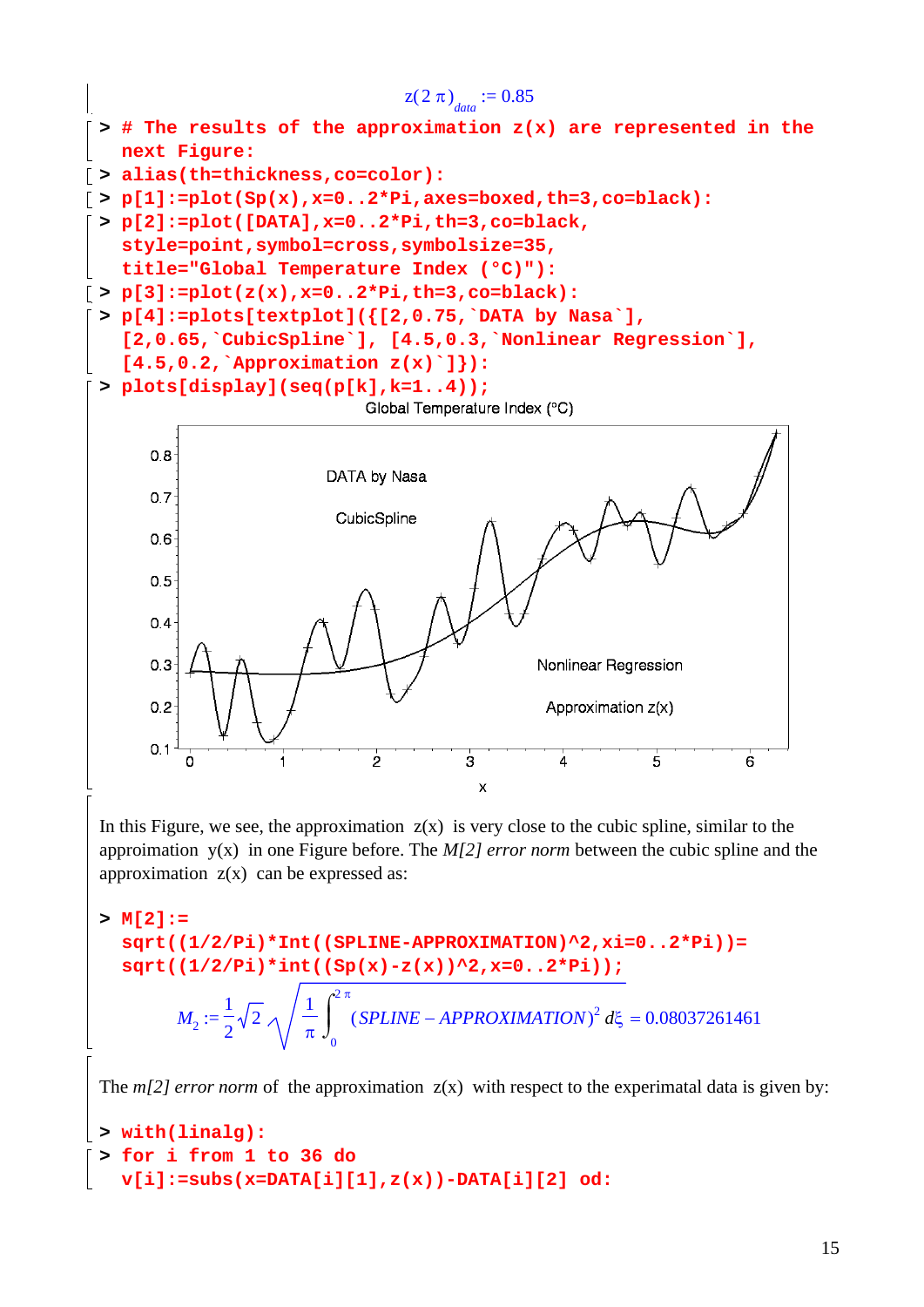```
> V:=vector([seq(v[i],i=1..36)]);
```
 $V := [0.003961, -0.04777816197, 0.1504815197, -0.03114638782, 0.1174672875,$ 0.1565585479, 0.08633369230, -0.06291983162, -0.1210486070, -0.007505475104, -0.1519988774, -0.1336479029, 0.07636888008, 0.07989929510, 0.01667348684, -0.1031763805, 0.03033314104, -0.07300329763, -0.2036168606, 0.04959397336, 0.07849631705, -0.01732185911, -0.06490280976, -0.03178133171, 0.0627937730, -0.0594905968, 0.0101314769, -0.0183286679, 0.0969226508, -0.0231649540, -0.102295258, 0.002491299, -0.006965774, -0.000732068, -0.026510733, 0.0025238631 **> m[2]:= (1/sqrt(number\_of\_points))\*Norm(V,2)=** 

**evalf((1/sqrt(36))\*norm(V,2),4);**

*m* := 2 =  $Norm(V, 2)$ *number\_of\_points* 0.08255

Both the M[2] and the m[2] error norms show that the assumed function  $z(x)$  on pages 14/15 like  $y(x)$  on pages 12/13 is a suitable approximation to the experimental data. The error norms M[2], m[2] of the last approximation  $z(x)$  are smaler, respectively, than the error norms L[2],  $l[2]$  of the approximation  $y(x)$ .

*Note:* Because of its "piecevise character" of the splinefunction the high precision of the M[2] error norm cannot be arrived by *Digits,* for example, equal to four. Thus, we have calculated the M[2] error norm with "default" value of ten. However, the calculation of the m[2] error norm with *Digits = 4* is possible without loss of *precision.*

## **Five-Year Mean Temperature Change with the Base Period 1950...2015**

```
> restart:
> with(Statistics): with(CurveFitting):
 > dataxl:=[seq(k,k=1950..2015,5)];
 dataxl := 
     [1950, 1955, 1960, 1965, 1970, 1975, 1980, 1985, 1990, 1995, 2000, 2005, 2010, 2015]
 > whattype(dataxl);
                                          list
 > X:=array([seq(k,k=1950..2015,5)]);
    X := [1950, 1955, 1960, 1965, 1970, 1975, 1980, 1985, 1990, 1995, 2000, 2005, 2010, 2015 ]
 > whattype(X);
                                        symbol
 > datay[1946..1950]:=[-0.04,-0.04,-0.10,-0.10,-0.18];
                      \langle \textit{datay}_{1946\dots1950} \rangle := [-0.04, -0.04, -0.10, -0.10, -0.18]> m[1950]:=evalf(Mean(%),3);
                                    m_{1950} := -0.0920> datay[1951..1955]:=[-0.07,0.01,0.09,-0.12,-0.14];
                       datay_{1951} _{1955} := [-0.07, 0.01, 0.09, -0.12, -0.14]> m[1955]:=evalf(Mean(%),3);
```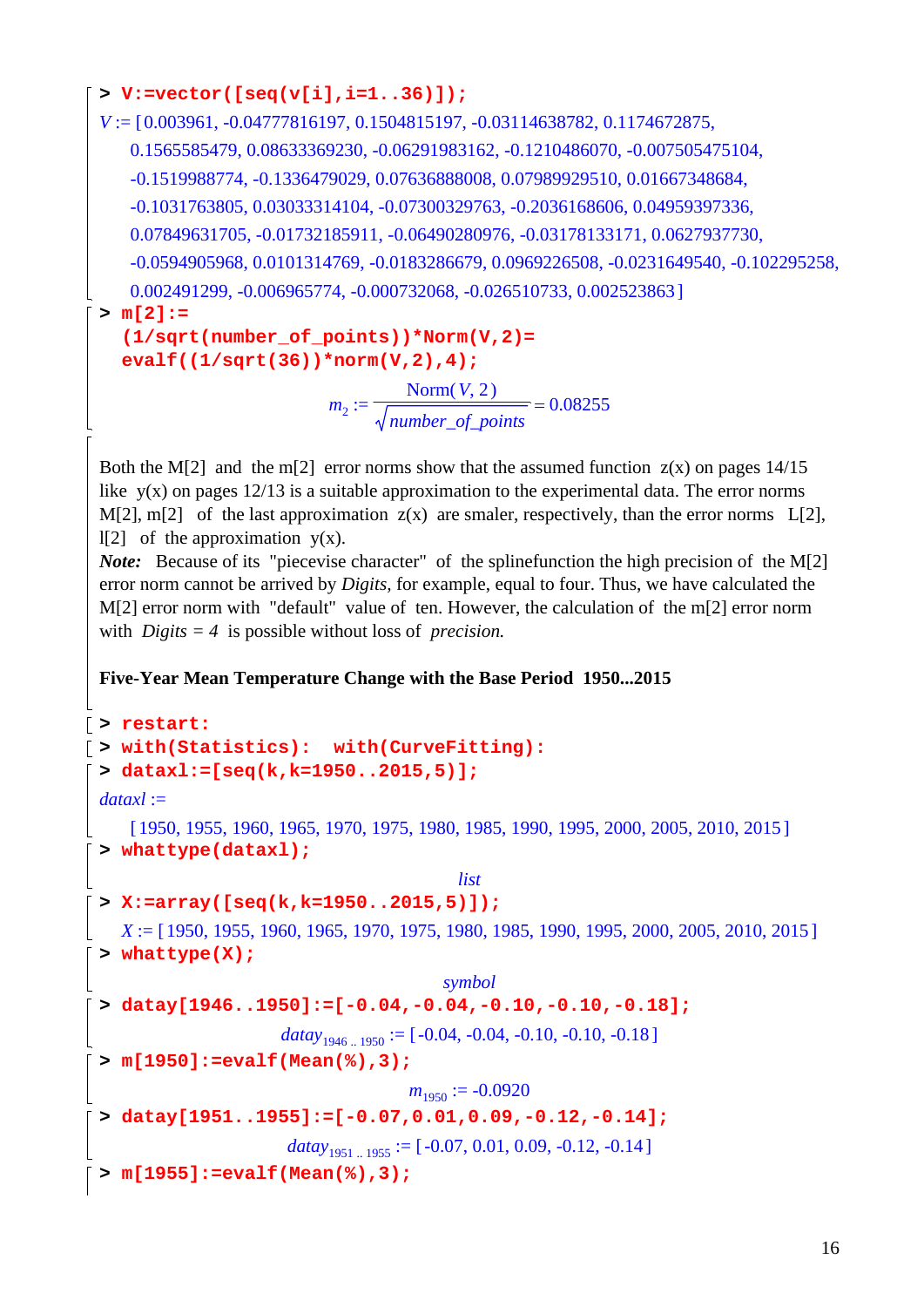$m_{1955} := -0.0460$ **> datay[1956..1960]:=[-0.19,0.04,0.06,0.03,-0.03];**  $\langle \text{datay}_{1956} \rangle$  := [-0.19, 0.04, 0.06, 0.03, -0.03] **> m[1960]:=evalf(Mean(%),3);**  $m_{1960} := -0.0180$ **> datay[1961..1965]:=[0.05,0.03,0.06,-0.21,-0.10];**  $datay_{1961..1965} := [0.05, 0.03, 0.06, -0.21, -0.10]$ **> m[1965]:=evalf(Mean(%),3);**  $m_{1965} := -0.0340$ **> datay[1966..1970]:=[-0.05,-0.02,-0.07,0.06,0.03];**  $\langle \textit{datay}_{1966\dots1970} \rangle := [-0.05, -0.02, -0.07, 0.06, 0.03]$ **> m[1970]:=evalf(Mean(%),3);**  $m_{1970} := -0.0100$ **> data[1972..1975]:=[-0.09,0.01,0.15,-0.08,-0.01];**  $data_{1972 \rightarrow 1975} := [-0.09, 0.01, 0.15, -0.08, -0.01]$ **> m[1975]:=evalf(Mean(%),3);**  $m_{1975} := -0.00400$ **> datay[1976..1980]:=[-0.11,0.18,0.07,0.17,0.28];**  $\langle \text{datay}_{1976..1980} \rangle := [-0.11, 0.18, 0.07, 0.17, 0.28]$ **> m[1980]:=evalf(Mean(%),3);**  $m_{1980} := 0.118$ **> datay[1981..1985]:=[0.33,0.13,0.31,0.16,0.12];**  $datay_{1981..1985} := [0.33, 0.13, 0.31, 0.16, 0.12]$ **> m[1985]:=evalf(Mean(%),3);**  $m_{1985} := 0.210$ **> datay[1986..1990]:=[0.19,0.34,0.40,0.29,0.44];**  $datay_{1986..1990} := [0.19, 0.34, 0.40, 0.29, 0.44]$ **> m[1990]:=evalf(Mean(%),4);**  $m_{1000} := 0.3320$ **> datay[1991..1995]:=[0.43,0.23,0.24,0.32,0.46];**  $datay_{1991..1995} := [0.43, 0.23, 0.24, 0.32, 0.46]$ **> m[1995]:=evalf(Mean(%),4);**  $m_{1995} := 0.3360$ **> datay[1996..2000]:=[0.35,0.48,0.64,0.42,0.42];**  $\langle \text{datay}_{1996} \rangle$  := [0.35, 0.48, 0.64, 0.42, 0.42] **> m[2000]:=evalf(Mean(%),4);**  $m_{2000} := 0.4620$ **> datay[2001..2005]:=[0.55,0.63,0.62,0.55,0.69];**  $datay_{2001}$   $_{2005}$  := [0.55, 0.63, 0.62, 0.55, 0.69]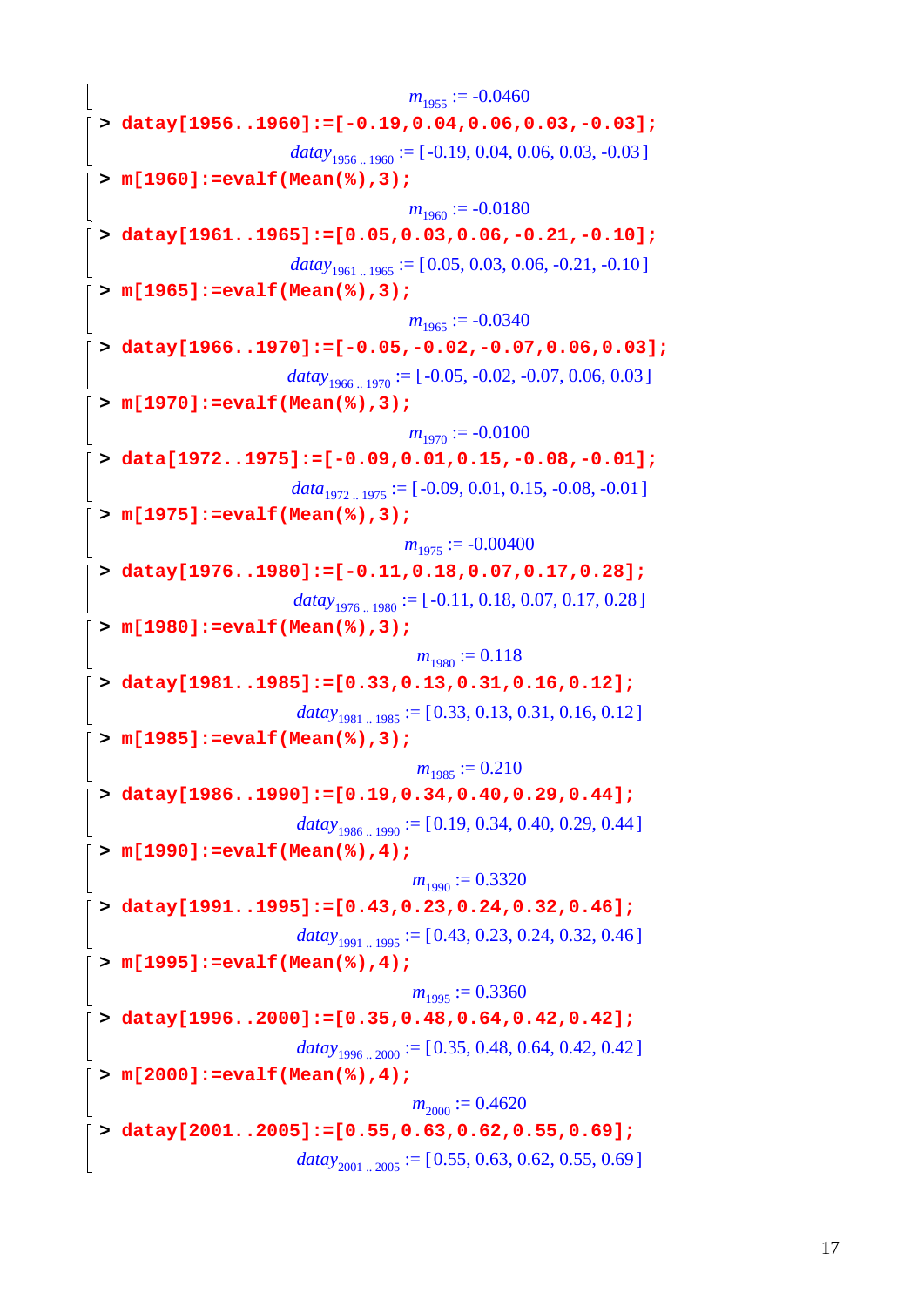```
> m[2005]:=evalf(Mean(%),4);
                                    m_{2005} := 0.6080> datay[2006..2010]:=[0.63,0.66,0.54,0.65,0.72];
                       datay_{2006} _{2010} := [0.63, 0.66, 0.54, 0.65, 0.72]
 > m[2010]:=evalf(Mean(%),3);
                                     m_{2010} := 0.640> datay[2011..2015]:=[0.61,0.63,0.66,0.75,0.85];
                       datay_{2011}<sub>...</sub>,<sub>2015</sub> := [0.61, 0.63, 0.66, 0.75, 0.85]
 > m[2015]:=evalf(Mean(%),3);
                                    m_{2015} := 0.700> datayl:=[seq(m[i],i=1950..2015,5)];
 datavl := [-0.0920, -0.0460, -0.0180, -0.0340, -0.0100, -0.00400, 0.118, 0.210, 0.3320, 0.3360,0.4620, 0.6080, 0.640, 0.700> whattype(datayl);
                                         list
 > Y:=array([seq(m[i],i=1950..2015,5)]);
 Y := [-0.0920, -0.0460, -0.0180, -0.0340, -0.0100, -0.00400, 0.118, 0.210, 0.3320, 0.3360,0.4620, 0.6080, 0.640, 0.700> whattype(Y);
                                       symbol
 > DATAL:=[seq([i,m[i]],i=1950..2015,5)];
 DATAL := [1950, -0.0920], [1955, -0.0460], [1960, -0.0180], [1965, -0.0340][1970, -0.0100], [1975, -0.00400], [1980, 0.118], [1985, 0.210], [1990, 0.3320],
     [1995, 0.3360], [2000, 0.4620], [2005, 0.6080], [2010, 0.640], [2015, 0.700]> whattype(DATAL);
                                         list
 > DATA:=seq([i,m[i]],i=1950..2015,5);
 DATA := [1950, -0.0920], [1955, -0.0460], [1960, -0.0180], [1965, -0.0340],[1970, -0.0100], [1975, -0.00400], [1980, 0.118], [1985, 0.210], [1990, 0.3320],
     [1995, 0.3360], [2000, 0.4620], [2005, 0.6080], [2010, 0.640], [2015, 0.700]> whattype(DATA); 
                                       exprseq
 Cubic Spline:
> Sp(x):=Spline([DATA],x,degree=3):
> alias(th=thickness,co=color):
 > p[1]:=plot([DATA],x=1950..2015,axes=boxed,th=3,co=black, 
   style=point,symbol=cross,symbolsize=30):
> p[2]:=plot(Sp(x),x=1950..2015,th=3,co=black, 
   title="Five-Year Mean Temperature Index (°C) Period 
    1950...2015"):
> p[3]:=plot(0,x=1950..2015,th=1,co=black):
```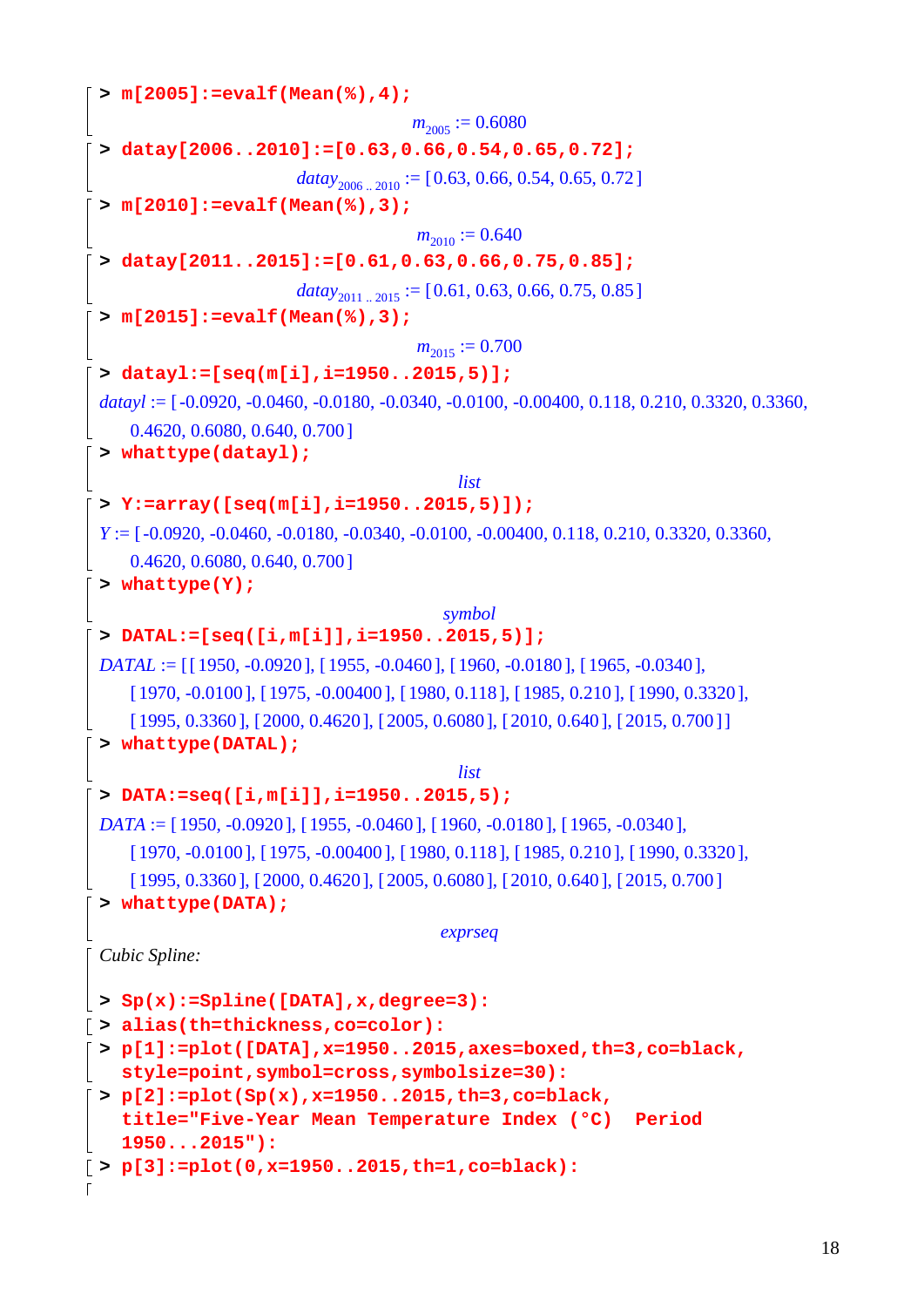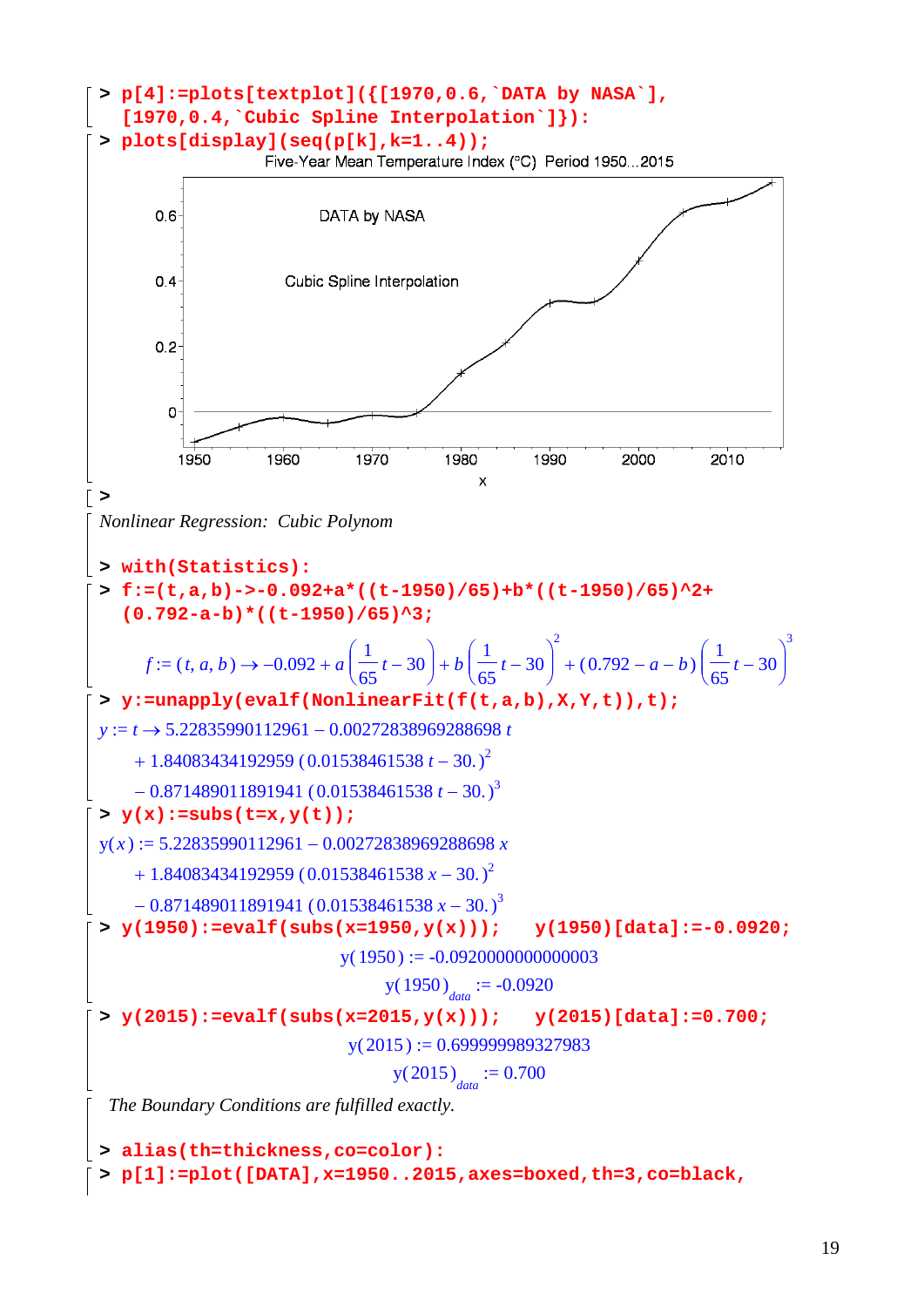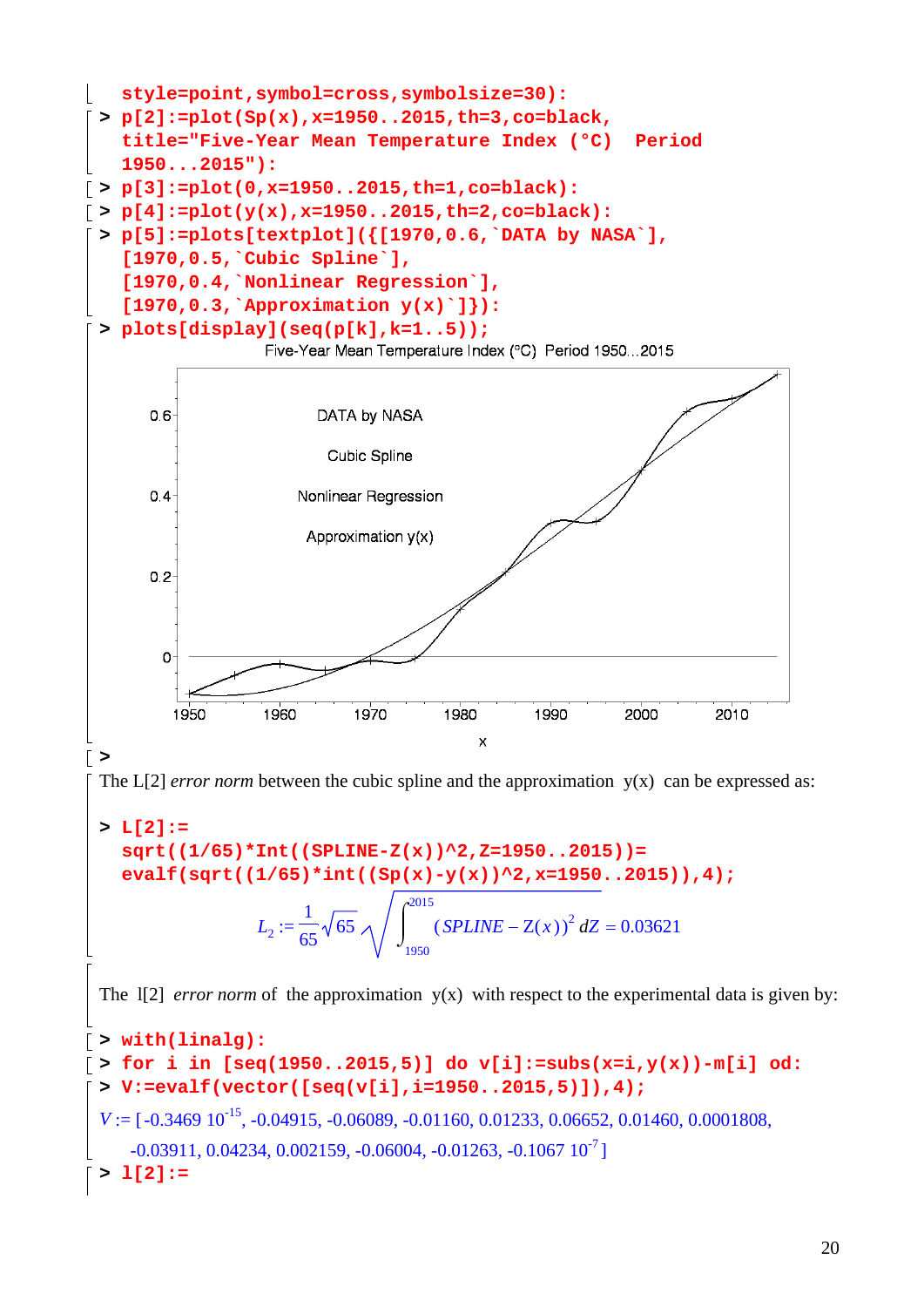```
(1/sqrt(number_of_points))*Norm(V,2)= 
    evalf((1/sqrt(14))*norm(V,2),4); 
                                 l_2 := \frac{2 \times 10^{24} \text{C} \cdot 1 \times 20^{24} \text{C} \cdot 1 \times 20^{24} \text{C} \cdot 1 \times 20^{24} \text{C} \cdot 1 \times 20^{24} \text{C} \cdot 1 \times 20^{24} \text{C} \cdot 1 \times 20^{24} \text{C} \cdot 1 \times 20^{24} \text{C} \cdot 1 \times 20^{24} \text{C} \cdot 1 \times 20^{24} \text{C} \cdot 1 \times 20^{24} \text{C} \cdot 1 \times 20^{24} \text{C}Norm(V, 2)number_of_points
                                                              0.03600
> 
\lceil > # Example -> \exp(\ldots) and \tanh(\ldots) combined:
 > h:= 
     (t,a,b)-> -0.092+ 
     (0.792/(tanh(1)*exp(b)))*exp(b*(t-1950)/65)*tanh((t-1950)/65);
                   h := (t, a, b) \rightarrow -0.092 +0.792 e
                                                     (1/65 b (t-1950)) <sup>(</sup>
                                                                    \tanh\left(\frac{1}{65}t-30\right)t - 30tanh(1) e^{b}> r:=unapply(evalf(NonlinearFit(h(t,a,b),X,Y,t)),t);
  r := t \rightarrow-0.092 + 0.328984296303067 e<sup>(0.0177060437280216 t − 34.5267852696422) tanh( 0.01538461538 t − 30.)</sup>
  > r(x):=subs(t=x,r(t));r(x) :=-0.092 + 0.328984296303067 e<sup>(0.0177060437280216 x − 34.5267852696422) tanh( 0.01538461538 x − 30.)</sup>
  > r(1950):=evalf(subs(x=1950,r(x))); r(1950)[data]:=-0.0920;
                                  r(1950) := -0.0920000032898430r(1950)<sub>data</sub> := -0.0920
 > r(2015):=evalf(subs(x=2015,r(x))); r(2015)[data]:=0.700;
                                   r(2015) := 0.699999995279239r(2015)<sub>data</sub> := 0.700
> # The boundary conditions are exactly fulfilled.
> alias(th=thickness,co=color):
 > p[1]:=plot([DATA],x=1050..2015,axes=boxed,th=3,co=black, 
    style=point,symbol=cross,symbolsize=30):
> p[2]:=plot(Sp(x),x=1950..2015,th=3,co=black, 
    title="Five-Year Mean Temperature Index (°C) Period 
    1950...2015"):
> p[3]:=plot(0,x=1950...2015,th=1,co=black):
> p[4]:=plot(r(x),x=1950..2015,th=2,co=black):
> p[5]:=plots[textplot]({[1970,0.6,`DATA by NASA`], 
     [1970,0.5,`Cubic Spline`], 
     [1970,0.4,`Nonlinear Regression`], 
    [1970,0.3,`Approximation r(x)`]}):
\lceil > plots[display](seq(p[k],k=1..5));
```